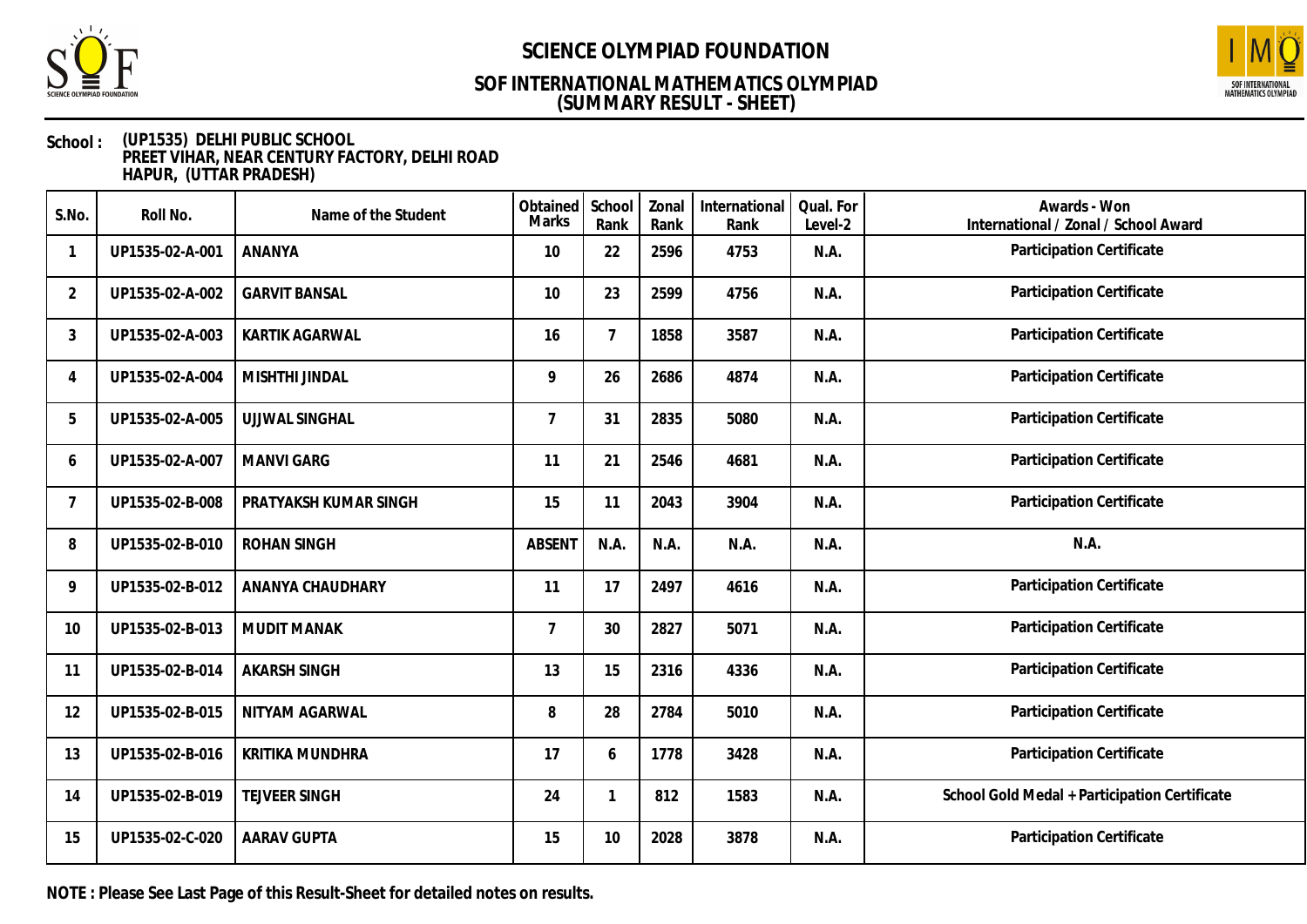



### **School : (UP1535) DELHI PUBLIC SCHOOL PREET VIHAR, NEAR CENTURY FACTORY, DELHI ROAD HAPUR, (UTTAR PRADESH)**

| S.No. | Roll No.        | Name of the Student  | Obtained<br>Marks | School<br>Rank | Zonal<br>Rank | International<br>Rank | Qual. For<br>Level-2 | Awards - Won<br>International / Zonal / School Award |
|-------|-----------------|----------------------|-------------------|----------------|---------------|-----------------------|----------------------|------------------------------------------------------|
| 16    | UP1535-02-C-021 | <b>KARTIK GARG</b>   | 19                | 4              | 1488          | 2879                  | N.A.                 | Participation Certificate                            |
| 17    | UP1535-02-C-022 | SHRVYA SHARMA        | 19                | 3              | 1487          | 2878                  | N.A.                 | School Bronze Medal + Participation Certificate      |
| 18    | UP1535-02-C-024 | PRATYUSH PRIYADARSHI | 12                | 16             | 2399          | 4468                  | N.A.                 | Participation Certificate                            |
| 19    | UP1535-02-C-025 | <b>JASNOOR KAUR</b>  | 15                | 9              | 1984          | 3810                  | N.A.                 | Participation Certificate                            |
| 20    | UP1535-02-C-026 | <b>VACHAN NARANG</b> | 11                | 20             | 2543          | 4676                  | N.A.                 | Participation Certificate                            |
| 21    | UP1535-02-C-027 | <b>ERVIN TYAGI</b>   | 14                | 13             | 2159          | 4100                  | N.A.                 | Participation Certificate                            |
| 22    | UP1535-02-C-028 | <b>VINAYAK JAIN</b>  | $\mathbf 0$       | N.A.           | N.A.          | N.A.                  | N.A.                 | Participation Certificate                            |
| 23    | UP1535-02-C-029 | DIVYANSHI AGARWAL    | $\overline{7}$    | 29             | 2824          | 5068                  | N.A.                 | Participation Certificate                            |
| 24    | UP1535-02-C-032 | CHIRAYU JAIWANT      | 9                 | 25             | 2675          | 4863                  | N.A.                 | Participation Certificate                            |
| 25    | UP1535-02-D-033 | <b>OJASVI GARG</b>   | 5                 | 34             | 2892          | 5152                  | N.A.                 | Participation Certificate                            |
| 26    | UP1535-02-D-034 | AADHYA SHARMA        | <b>ABSENT</b>     | N.A.           | N.A.          | N.A.                  | N.A.                 | N.A.                                                 |
| 27    | UP1535-02-D-035 | KANAV AGARWAL        | 11                | 19             | 2541          | 4674                  | N.A.                 | Participation Certificate                            |
| 28    | UP1535-02-D-036 | MADHAV AGARWAL       | 21                | $\overline{2}$ | 1234          | 2390                  | N.A.                 | School Silver Medal + Participation Certificate      |
| 29    | UP1535-02-D-037 | <b>SHIVIN TYAGI</b>  | 9                 | 27             | 2710          | 4908                  | N.A.                 | Participation Certificate                            |
| 30    | UP1535-02-D-038 | <b>BHAVI GOEL</b>    | 17                | 5              | 1775          | 3423                  | N.A.                 | Participation Certificate                            |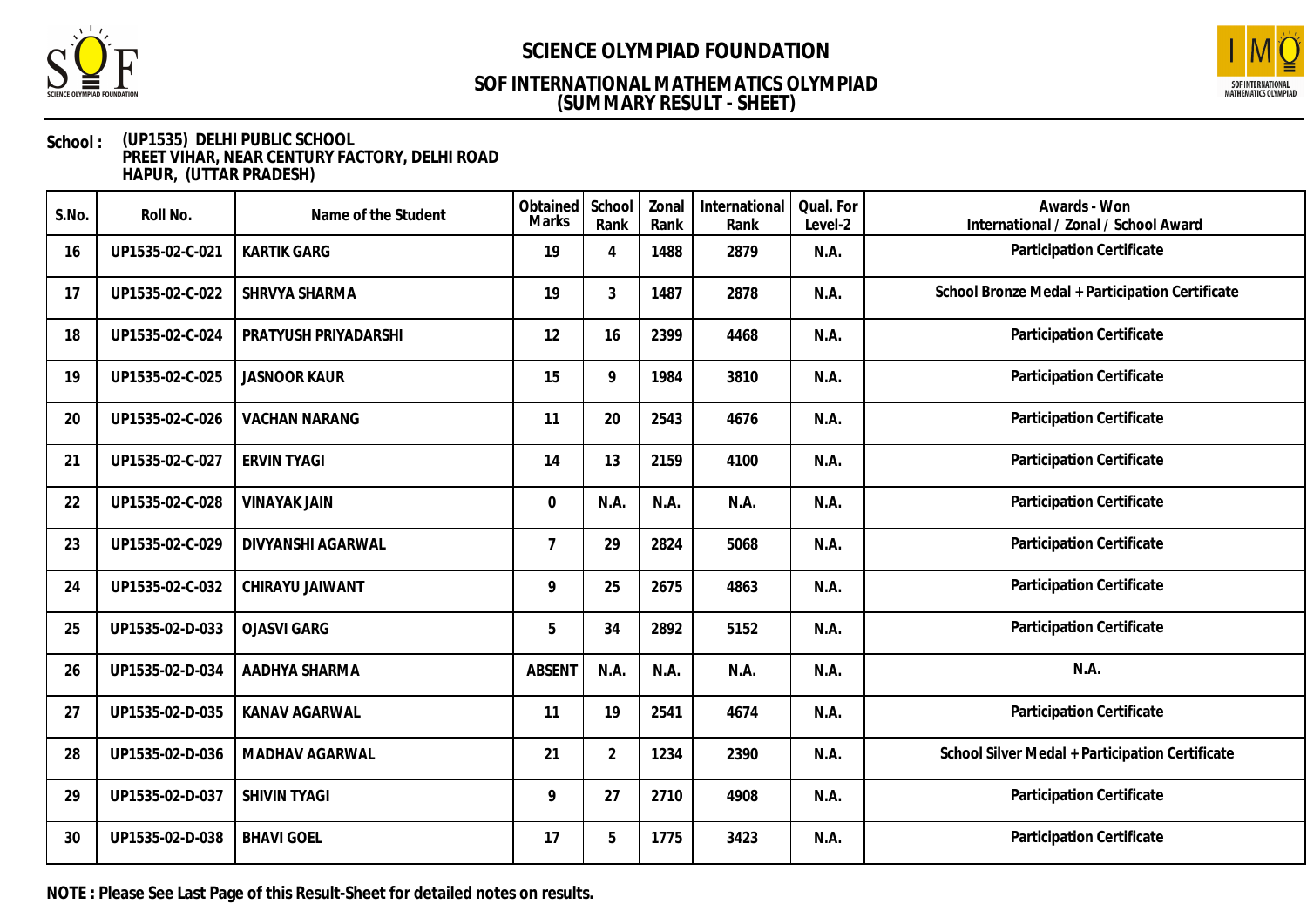



### **School : (UP1535) DELHI PUBLIC SCHOOL PREET VIHAR, NEAR CENTURY FACTORY, DELHI ROAD HAPUR, (UTTAR PRADESH)**

| S.No. | Roll No.        | Name of the Student   | Obtained<br>Marks | School<br>Rank | Zonal<br>Rank | International<br>Rank | Qual. For<br>Level-2 | Awards - Won<br>International / Zonal / School Award |
|-------|-----------------|-----------------------|-------------------|----------------|---------------|-----------------------|----------------------|------------------------------------------------------|
| 31    | UP1535-02-D-039 | <b>ISHITA SAHNI</b>   | 15                | 12             | 2050          | 3913                  | N.A.                 | Participation Certificate                            |
| 32    | UP1535-02-D-040 | YUG TEOTIA            |                   | 36             | 2949          | 5214                  | N.A.                 | Participation Certificate                            |
| 33    | UP1535-02-D-041 | <b>KUSHAL GOEL</b>    | 5                 | 35             | 2899          | 5159                  | N.A.                 | Participation Certificate                            |
| 34    | UP1535-02-D-042 | <b>VANSHIT CHATTA</b> | 15                | 8              | 1972          | 3796                  | N.A.                 | Participation Certificate                            |
| 35    | UP1535-02-D-043 | <b>RAM BHASIN</b>     | 13                | 14             | 2283          | 4288                  | N.A.                 | Participation Certificate                            |
| 36    | UP1535-02-D-044 | AARISH GARG           | 11                | 18             | 2530          | 4661                  | N.A.                 | Participation Certificate                            |
| 37    | UP1535-02-D-045 | PRISHA TUTEJA         | 6                 | 33             | 2874          | 5129                  | N.A.                 | Participation Certificate                            |
| 38    | UP1535-02-D-046 | AAIRA SHARMA          | $\mathbf 0$       | N.A.           | N.A.          | N.A.                  | N.A.                 | Participation Certificate                            |
| 39    | UP1535-02-D-047 | PRATHAM               | 6                 | 32             | 2872          | 5127                  | N.A.                 | Participation Certificate                            |
| 40    | UP1535-02-D-049 | AVNEET SINGH GHATURA  | 10                | 24             | 2636          | 4803                  | N.A.                 | Participation Certificate                            |
| 41    | UP1535-02-D-050 | ARUL GOSWAMI          | 15                | 8              | 1972          | 3796                  | N.A.                 | Participation Certificate                            |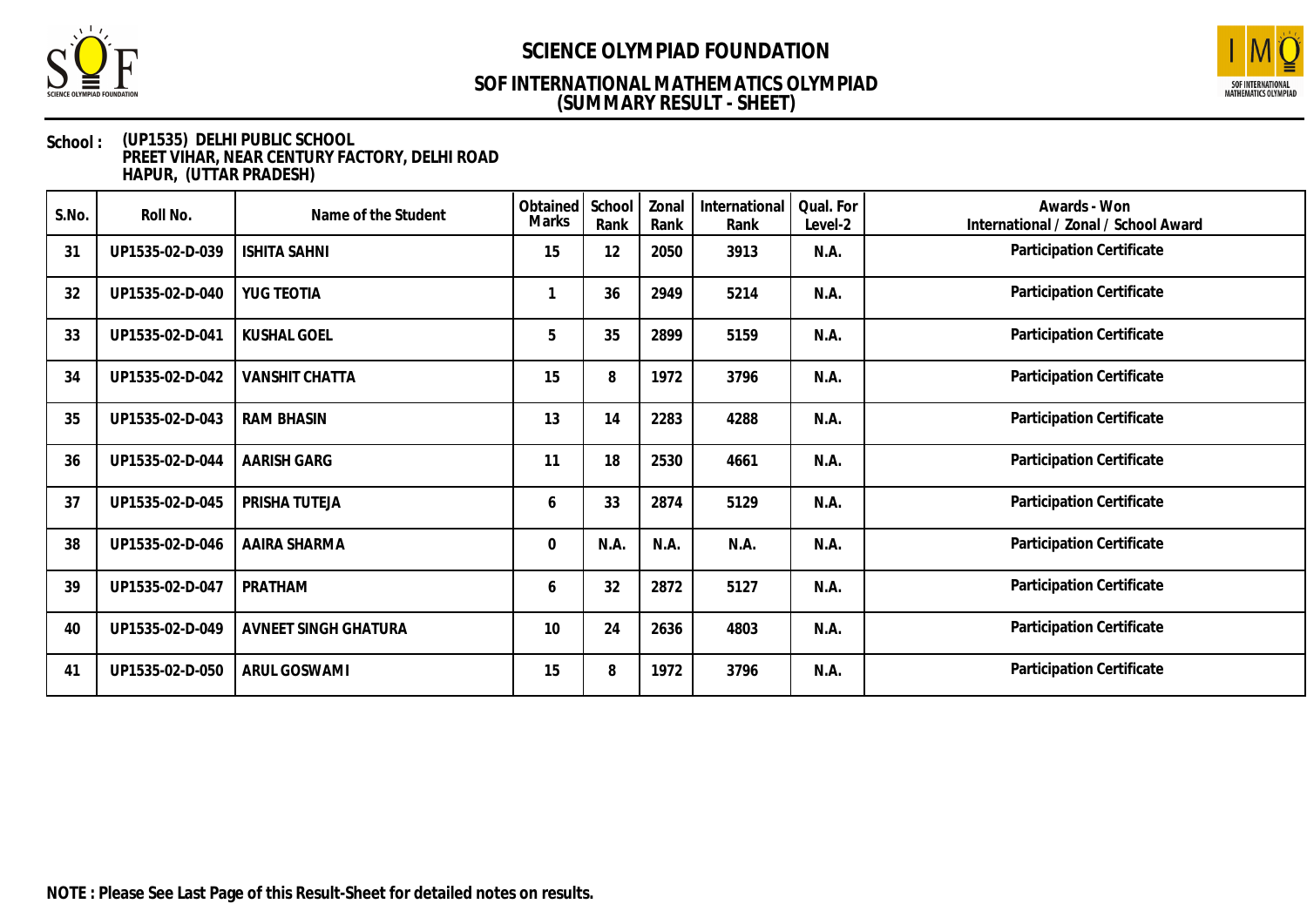



#### **School : (UP1535) DELHI PUBLIC SCHOOL PREET VIHAR, NEAR CENTURY FACTORY, DELHI ROAD HAPUR, (UTTAR PRADESH)**

| S.No. | Roll No. | Student<br>the<br>$"! \cap m$<br>.nt<br>סו ומצו | Obtained<br>Marks | School<br>Rank | Zonal<br>Rank | International<br>Rank | For<br><b>11 12 11</b><br>Quuri<br>Level-2 | - Won<br>Awards -<br>Zonal<br>' School Award<br>$\ldots$ school<br>International |
|-------|----------|-------------------------------------------------|-------------------|----------------|---------------|-----------------------|--------------------------------------------|----------------------------------------------------------------------------------|
|-------|----------|-------------------------------------------------|-------------------|----------------|---------------|-----------------------|--------------------------------------------|----------------------------------------------------------------------------------|

**NOTE :**

- **1. 2nd level exam will not be held for class one & two students and the above results are the final result.**
- **2. Students' Performance Reports/ Participation Certificates/ School Topper Medals/ Medals of Distinction and Certificates of Distinction, as applicable, will be sent to schools by March 2019.**
- **3. International Awards & Zonal Awards will be send to schools by July 2019.**
- **4. For Criteria for ranking students and awarding winners, Please visit http://www.sofworld.org/rankings.html**
- **5. For details of Awards & Additional information, Please visit http://www.sofworld.org/imo/after-imo-exam/awards.html**
- **6. For name correction/any other query, Please write to us at info@sofworld.org**
- **7. To receive updates on Olympiad, Please like our page on Facebook at https://facebook.com/sofworld**
- **8. We are pleased to share that starting this year, we will be sharing a confidential "School Performance Report-IMO" containing absolute and comparative performance of yours school with other schools in your city/state/internationally. This report will be send along with detailed SOF IMO result by March 2019.**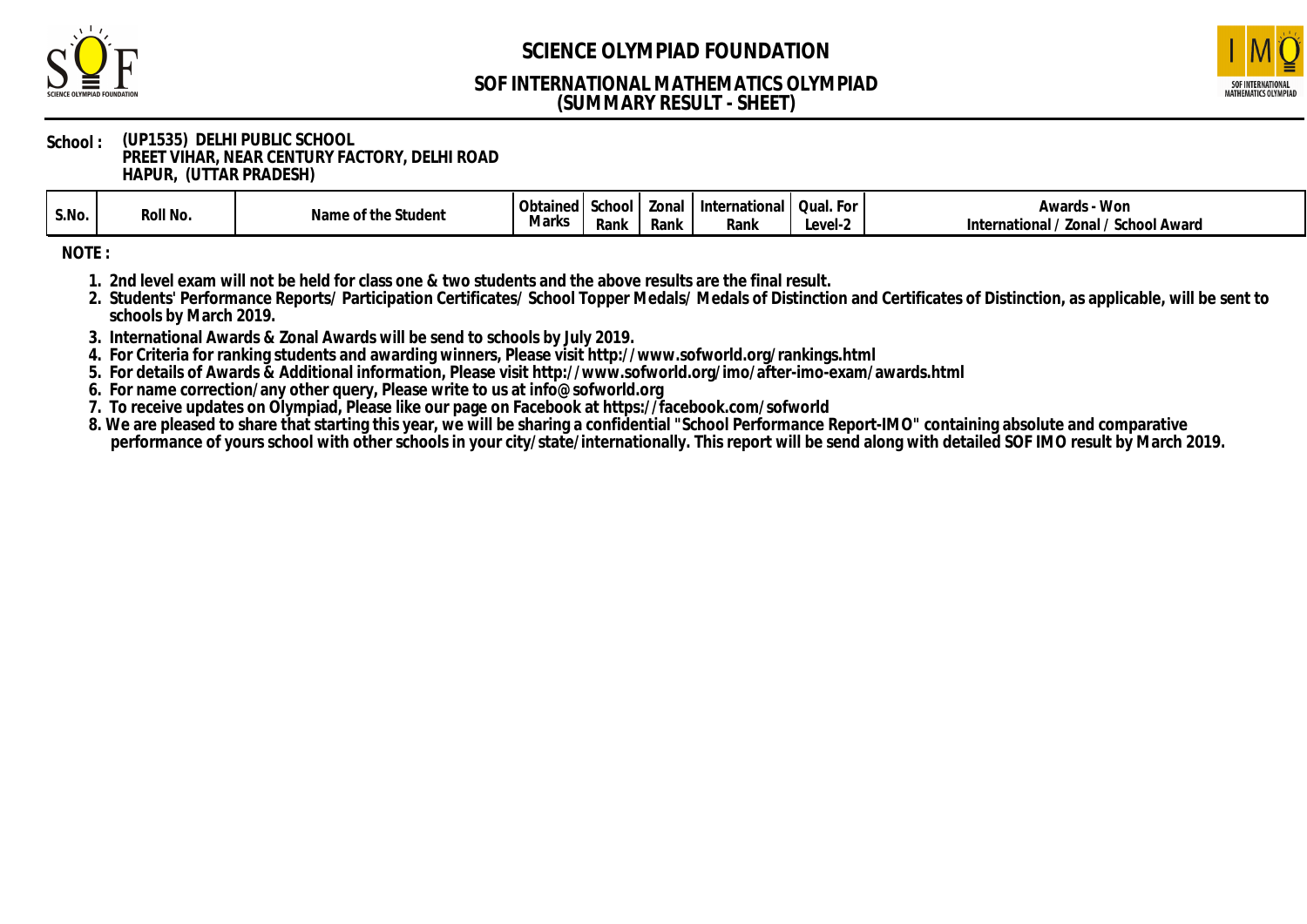



### **School : (UP1535) DELHI PUBLIC SCHOOL PREET VIHAR, NEAR CENTURY FACTORY, DELHI ROAD HAPUR, (UTTAR PRADESH)**

| S.No.          | Roll No.        | Name of the Student     | Obtained<br>Marks | School<br>Rank | Zonal<br>Rank | International<br>Rank | Qual. For<br>Level-2 | Awards - Won<br>International / Zonal / School Award |
|----------------|-----------------|-------------------------|-------------------|----------------|---------------|-----------------------|----------------------|------------------------------------------------------|
|                | UP1535-03-A-001 | ARPAN VERMA             | 11                | 39             | 2843          | 4824                  | <b>NO</b>            | Participation Certificate                            |
| $\overline{2}$ | UP1535-03-A-002 | <b>STUTI TYAGI</b>      | 29                | 4              | 355           | 588                   | <b>NO</b>            | Participation Certificate                            |
| 3              | UP1535-03-A-003 | ARSH AGARWAL            | 26                | 6              | 640           | 1093                  | <b>NO</b>            | Participation Certificate                            |
| 4              | UP1535-03-A-006 | HARSH VARDHAN RATHI     | 22                | 12             | 1219          | 2133                  | <b>NO</b>            | Participation Certificate                            |
| 5              | UP1535-03-A-007 | MADHUR AGARWAL          | 15                | 24             | 2281          | 3948                  | <b>NO</b>            | Participation Certificate                            |
| 6              | UP1535-03-A-008 | <b>SURYANSH KAUSHIK</b> | 10                | 41             | 2947          | 4970                  | <b>NO</b>            | Participation Certificate                            |
| 7              | UP1535-03-A-009 | PARIKSHIT NIMBADIA      | 11                | 40             | 2848          | 4830                  | <b>NO</b>            | Participation Certificate                            |
| 8              | UP1535-03-A-010 | JAYVEER SINGH GAUTAM    | 14                | 32             | 2470          | 4246                  | <b>NO</b>            | Participation Certificate                            |
| 9              | UP1535-03-A-011 | <b>KSHITIZ RAJIWAL</b>  | 12                | 37             | 2765          | 4705                  | <b>NO</b>            | Participation Certificate                            |
| 10             | UP1535-03-B-012 | <b>JATIN GARG</b>       | 16                | 21             | 2125          | 3691                  | <b>NO</b>            | Participation Certificate                            |
| 11             | UP1535-03-B-013 | SAMARTH SAHNI           | 14                | 31             | 2463          | 4236                  | <b>NO</b>            | Participation Certificate                            |
| 12             | UP1535-03-B-014 | PREKSHA TEOTIA          | 21                | 13             | 1261          | 2225                  | <b>NO</b>            | Participation Certificate                            |
| 13             | UP1535-03-B-015 | <b>MANIK JOHARI</b>     | 14                | 33             | 2472          | 4248                  | <b>NO</b>            | Participation Certificate                            |
| 14             | UP1535-03-B-016 | PRATYUSH KUMAR          | 11                | 38             | 2817          | 4789                  | <b>NO</b>            | Participation Certificate                            |
| 15             | UP1535-03-B-017 | ANANYA AGARWAL          | 16                | 23             | 2180          | 3776                  | <b>NO</b>            | Participation Certificate                            |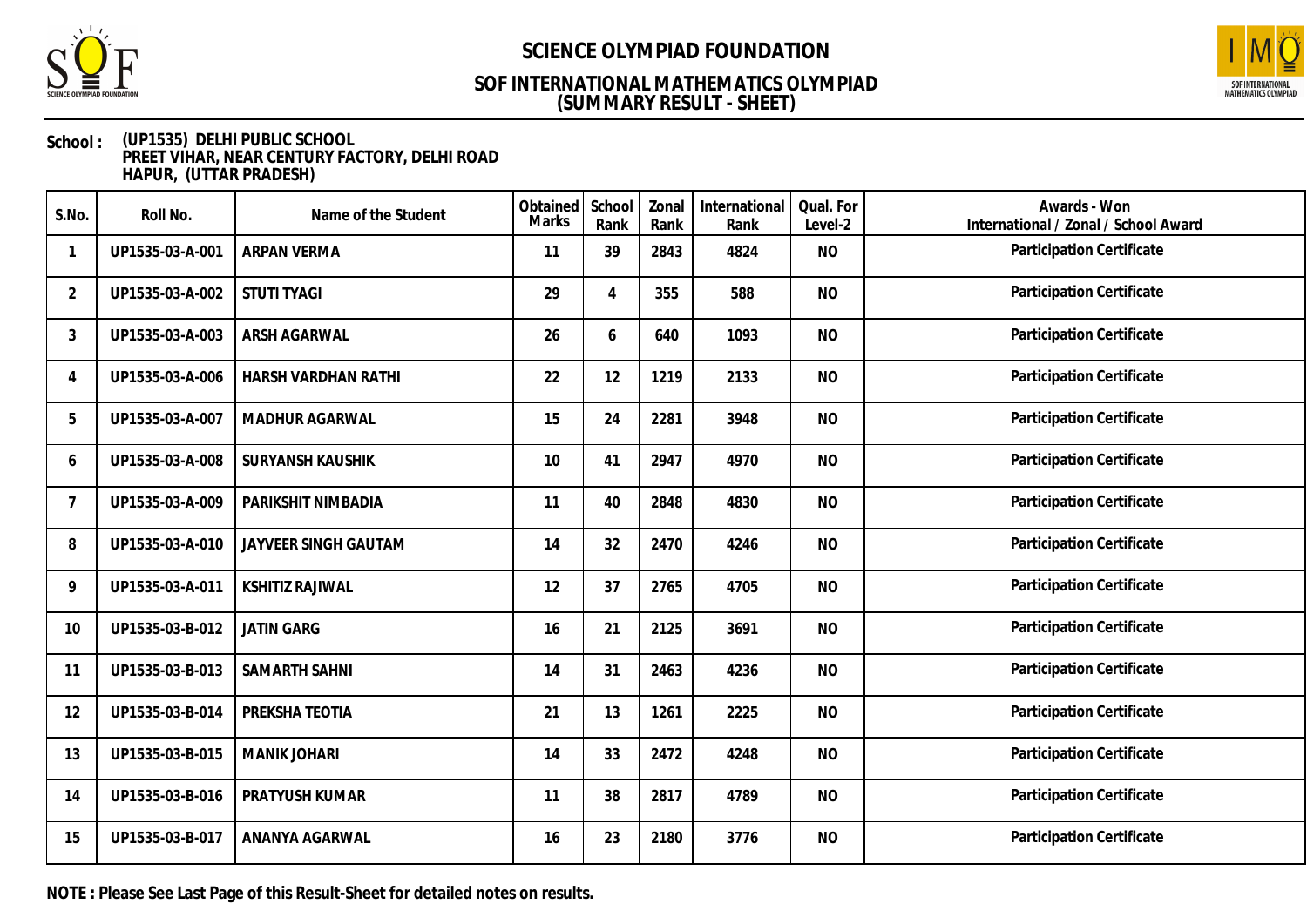



### **School : (UP1535) DELHI PUBLIC SCHOOL PREET VIHAR, NEAR CENTURY FACTORY, DELHI ROAD HAPUR, (UTTAR PRADESH)**

| S.No. | Roll No.        | Name of the Student   | Obtained<br>Marks | School<br>Rank | Zonal<br>Rank | International<br>Rank | Qual. For<br>Level-2 | Awards - Won<br>International / Zonal / School Award |
|-------|-----------------|-----------------------|-------------------|----------------|---------------|-----------------------|----------------------|------------------------------------------------------|
| 16    | UP1535-03-B-019 | KUNWARJEET SINGH      | 23                | 8              | 1035          | 1817                  | <b>NO</b>            | Participation Certificate                            |
| 17    | UP1535-03-B-020 | <b>NIKHIL</b>         | 14                | 29             | 2395          | 4134                  | <b>NO</b>            | Participation Certificate                            |
| 18    | UP1535-03-B-021 | <b>ISHIKA TYAGI</b>   | 14                | 30             | 2398          | 4138                  | <b>NO</b>            | Participation Certificate                            |
| 19    | UP1535-03-B-022 | PARAM SIROHI          | 15                | 28             | 2334          | 4026                  | <b>NO</b>            | Participation Certificate                            |
| 20    | UP1535-03-C-023 | AARUSH AGARWAL        | 12                | 35             | 2726          | 4652                  | <b>NO</b>            | Participation Certificate                            |
| 21    | UP1535-03-C-024 | ABDUR REHMAAN         | 16                | 20             | 2098          | 3651                  | <b>NO</b>            | Participation Certificate                            |
| 22    | UP1535-03-C-027 | <b>ARNAV DUBEY</b>    | <b>ABSENT</b>     | N.A.           | N.A.          | N.A.                  | <b>NO</b>            | N.A.                                                 |
| 23    | UP1535-03-C-028 | <b>ARSHNOOR KAUR</b>  | 22                | 11             | 1190          | 2086                  | <b>NO</b>            | Participation Certificate                            |
| 24    | UP1535-03-C-029 | <b>ATHARV SINGH</b>   | 17                | 18             | 2046          | 3563                  | <b>NO</b>            | Participation Certificate                            |
| 25    | UP1535-03-C-031 | <b>MANASVI PAL</b>    | 20                | 16             | 1434          | 2537                  | <b>NO</b>            | Participation Certificate                            |
| 26    | UP1535-03-C-033 | <b>MOHD REHAAN</b>    | 15                | 25             | 2287          | 3954                  | <b>NO</b>            | Participation Certificate                            |
| 27    | UP1535-03-C-035 | <b>SAUMAY SINGHAL</b> | 27                | 5              | 482           | 799                   | <b>NO</b>            | Participation Certificate                            |
| 28    | UP1535-03-C-036 | SNIGDHA GUPTA         | 24                | $\overline{7}$ | 870           | 1520                  | <b>NO</b>            | Participation Certificate                            |
| 29    | UP1535-03-C-037 | SRASHTI CHAUDHARY     | 12                | 36             | 2728          | 4654                  | <b>NO</b>            | Participation Certificate                            |
| 30    | UP1535-03-D-038 | <b>AARAV SINGH</b>    | 30                | $\overline{2}$ | 291           | 464                   | <b>NO</b>            | School Silver Medal + Participation Certificate      |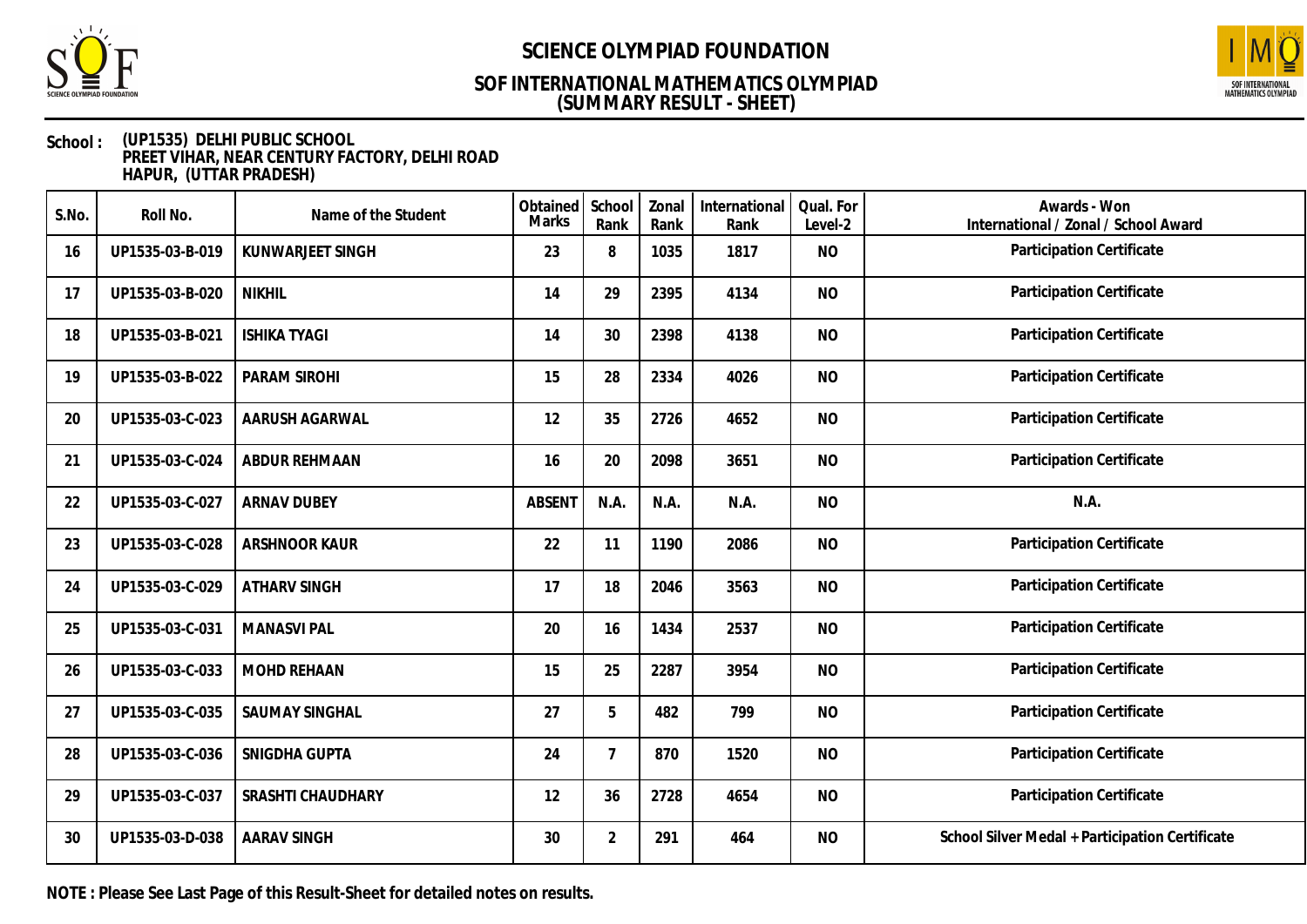



### **School : (UP1535) DELHI PUBLIC SCHOOL PREET VIHAR, NEAR CENTURY FACTORY, DELHI ROAD HAPUR, (UTTAR PRADESH)**

| S.No. | Roll No.        | Name of the Student    | Obtained<br><b>Marks</b> | School<br>Rank | Zonal<br>Rank | International<br>Rank | Qual. For<br>Level-2 | Awards - Won<br>International / Zonal / School Award |
|-------|-----------------|------------------------|--------------------------|----------------|---------------|-----------------------|----------------------|------------------------------------------------------|
| 31    | UP1535-03-D-040 | <b>ARADHYA SINGH</b>   | 9                        | 42             | 3014          | 5072                  | <b>NO</b>            | Participation Certificate                            |
| 32    | UP1535-03-D-041 | AVNI SHARMA            | 21                       | 14             | 1324          | 2331                  | <b>NO</b>            | Participation Certificate                            |
| 33    | UP1535-03-D-042 | DEVANSH AGARWAL        | 30                       | $\mathfrak{Z}$ | 292           | 465                   | <b>NO</b>            | School Bronze Medal + Participation Certificate      |
| 34    | UP1535-03-D-043 | <b>DIVYANSHI TOMER</b> | 33                       | 1              | 108           | 161                   | <b>YES</b>           | School Gold Medal + Participation Certificate        |
| 35    | UP1535-03-D-044 | <b>ISHIKA CHANDNA</b>  | 22                       | 9              | 1128          | 1996                  | <b>NO</b>            | Participation Certificate                            |
| 36    | UP1535-03-D-045 | <b>KARTIK JAIN</b>     | $\mathbf 0$              | N.A.           | N.A.          | N.A.                  | <b>NO</b>            | Participation Certificate                            |
| 37    | UP1535-03-D-046 | <b>KHUSHI TYAGI</b>    | 20                       | 15             | 1425          | 2515                  | <b>NO</b>            | Participation Certificate                            |
| 38    | UP1535-03-D-047 | <b>KRITIKA SINGH</b>   | 17                       | 17             | 1980          | 3449                  | <b>NO</b>            | Participation Certificate                            |
| 39    | UP1535-03-D-049 | NAMAN JAKHAR           | 15                       | 26             | 2329          | 4018                  | <b>NO</b>            | Participation Certificate                            |
| 40    | UP1535-03-D-050 | NEHAL SINGHAL          | 8                        | 43             | 3114          | 5212                  | <b>NO</b>            | Participation Certificate                            |
| 41    | UP1535-03-D-051 | <b>SAUMYA PATEL</b>    | 16                       | 19             | 2065          | 3598                  | <b>NO</b>            | Participation Certificate                            |
| 42    | UP1535-03-D-052 | SHAURYA JAIN           | 13                       | 34             | 2604          | 4459                  | <b>NO</b>            | Participation Certificate                            |
| 43    | UP1535-03-D-053 | SHREEYANSH JOHARI      | 15                       | 27             | 2333          | 4025                  | <b>NO</b>            | Participation Certificate                            |
| 44    | UP1535-03-D-054 | SHRUTI SHARMA          | 16                       | 22             | 2170          | 3760                  | <b>NO</b>            | Participation Certificate                            |
| 45    | UP1535-03-D-056 | <b>TANMAY BHARDWAJ</b> | 22                       | 10             | 1147          | 2023                  | <b>NO</b>            | Participation Certificate                            |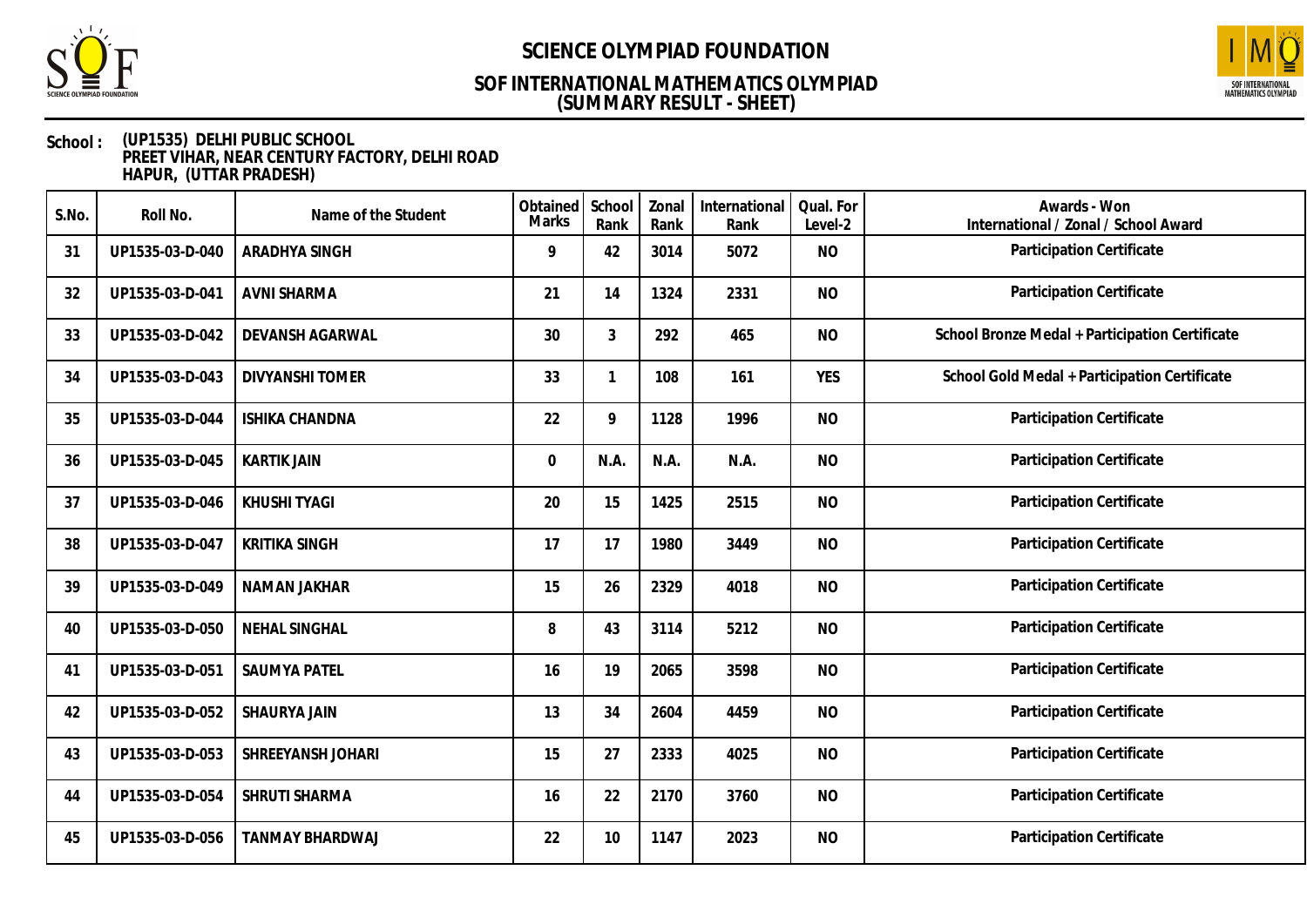



### **School : (UP1535) DELHI PUBLIC SCHOOL PREET VIHAR, NEAR CENTURY FACTORY, DELHI ROAD HAPUR, (UTTAR PRADESH)**

| S.No.          | Roll No.        | Name of the Student    | Obtained<br>Marks | School<br>Rank | Zonal<br>Rank | International<br>Rank | Qual. For<br>Level-2 | Awards - Won<br>International / Zonal / School Award |
|----------------|-----------------|------------------------|-------------------|----------------|---------------|-----------------------|----------------------|------------------------------------------------------|
|                | UP1535-04-A-001 | <b>ALEENA KHAN</b>     | 23                | 8              | 828           | 1648                  | <b>NO</b>            | Participation Certificate                            |
| $\overline{2}$ | UP1535-04-A-002 | ANANYA GARG            | 11                | 40             | 2518          | 4521                  | <b>NO</b>            | Participation Certificate                            |
| 3              | UP1535-04-A-003 | ANSHIKA GARG           | 16                | 27             | 1842          | 3483                  | <b>NO</b>            | Participation Certificate                            |
| 4              | UP1535-04-A-004 | DEEPANSHU GOEL         | 29                | $\overline{2}$ | 285           | 564                   | <b>NO</b>            | School Silver Medal + Participation Certificate      |
| 5              | UP1535-04-A-005 | DHERYA DUA             | 21                | 14             | 1123          | 2174                  | <b>NO</b>            | Participation Certificate                            |
| 6              | UP1535-04-A-006 | RATI SHARMA            | 23                | 8              | 828           | 1648                  | <b>NO</b>            | Participation Certificate                            |
| 7              | UP1535-04-A-008 | SARTHAK SHARMA         | 20                | 16             | 1188          | 2314                  | <b>NO</b>            | Participation Certificate                            |
| 8              | UP1535-04-A-010 | <b>VATSAL GARG</b>     | 18                | 23             | 1547          | 2948                  | <b>NO</b>            | Participation Certificate                            |
| 9              | UP1535-04-B-011 | DRASHYE AGARWAL        | 27                | 4              | 421           | 850                   | <b>NO</b>            | Participation Certificate                            |
| 10             | UP1535-04-B-012 | ANSHMEET JAYANT        | 27                | 5              | 425           | 855                   | <b>NO</b>            | Participation Certificate                            |
| 11             | UP1535-04-B-013 | <b>ISHA KANSAL</b>     | 17                | 24             | 1678          | 3193                  | <b>NO</b>            | Participation Certificate                            |
| 12             | UP1535-04-B-014 | <b>TUSHIKA CHAUHAN</b> | 20                | 17             | 1207          | 2352                  | <b>NO</b>            | Participation Certificate                            |
| 13             | UP1535-04-B-015 | PARNIKA AGARWAL        | 15                | 29             | 1953          | 3679                  | <b>NO</b>            | Participation Certificate                            |
| 14             | UP1535-04-B-017 | <b>MANAN CHUGH</b>     | 27                | 3              | 420           | 849                   | <b>NO</b>            | School Bronze Medal + Participation Certificate      |
| 15             | UP1535-04-B-018 | <b>AVI GOEL</b>        | 20                | 20             | 1292          | 2483                  | <b>NO</b>            | Participation Certificate                            |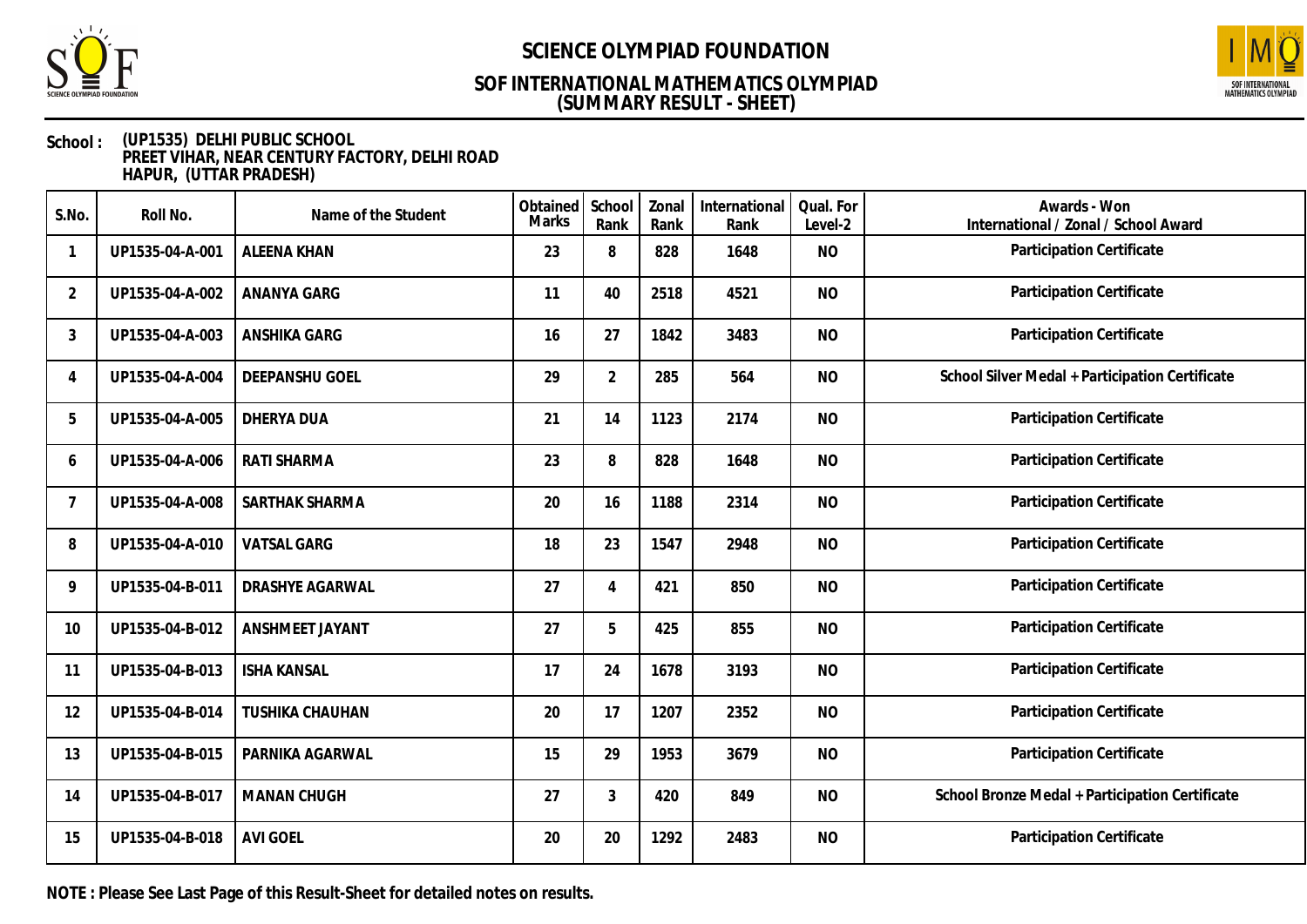



### **School : (UP1535) DELHI PUBLIC SCHOOL PREET VIHAR, NEAR CENTURY FACTORY, DELHI ROAD HAPUR, (UTTAR PRADESH)**

| S.No. | Roll No.        | Name of the Student  | Obtained<br>Marks | School<br>Rank | Zonal<br>Rank | International<br>Rank | Qual. For<br>Level-2 | Awards - Won<br>International / Zonal / School Award |
|-------|-----------------|----------------------|-------------------|----------------|---------------|-----------------------|----------------------|------------------------------------------------------|
| 16    | UP1535-04-B-019 | <b>NATIK CHUGH</b>   | 15                | 28             | 1952          | 3678                  | <b>NO</b>            | Participation Certificate                            |
| 17    | UP1535-04-B-020 | <b>NAIRA</b>         | 8                 | 46             | 2786          | 4888                  | <b>NO</b>            | Participation Certificate                            |
| 18    | UP1535-04-B-021 | <b>NAVJOT SINGH</b>  | 14                | 33             | 2097          | 3906                  | <b>NO</b>            | Participation Certificate                            |
| 19    | UP1535-04-B-022 | <b>KARTIK TYAGI</b>  | 16                | 26             | 1832          | 3471                  | <b>NO</b>            | Participation Certificate                            |
| 20    | UP1535-04-B-023 | RUDRANIL CHATTERJEE  | 20                | 19             | 1262          | 2433                  | <b>NO</b>            | Participation Certificate                            |
| 21    | UP1535-04-B-025 | <b>HANSIKA SINGH</b> | 26                | 6              | 524           | 1053                  | <b>NO</b>            | Participation Certificate                            |
| 22    | UP1535-04-B-026 | <b>VAIBHAV CHUGH</b> | 17                | 25             | 1692          | 3210                  | <b>NO</b>            | Participation Certificate                            |
| 23    | UP1535-04-B-028 | <b>ARJUN VERMA</b>   | 14                | 34             | 2172          | 4022                  | <b>NO</b>            | Participation Certificate                            |
| 24    | UP1535-04-C-029 | <b>AADEV SIWAL</b>   | 19                | 21             | 1353          | 2618                  | <b>NO</b>            | Participation Certificate                            |
| 25    | UP1535-04-C-030 | AARAV AGARWAL        | 19                | 22             | 1443          | 2754                  | <b>NO</b>            | Participation Certificate                            |
| 26    | UP1535-04-C-033 | <b>AKSHITA GOEL</b>  | 8                 | 47             | 2809          | 4918                  | <b>NO</b>            | Participation Certificate                            |
| 27    | UP1535-04-C-034 | APEKSHA DIXIT        | 10                | 43             | 2630          | 4676                  | <b>NO</b>            | Participation Certificate                            |
| 28    | UP1535-04-C-037 | DHAIRYA SHARMA       | 23                | 10             | 869           | 1720                  | <b>NO</b>            | Participation Certificate                            |
| 29    | UP1535-04-C-038 | <b>GAURIKA GUPTA</b> | 14                | 36             | 2177          | 4029                  | <b>NO</b>            | Participation Certificate                            |
| 30    | UP1535-04-C-039 | HARLEEN CHOUDHARY    | 11                | 39             | 2488          | 4483                  | <b>NO</b>            | Participation Certificate                            |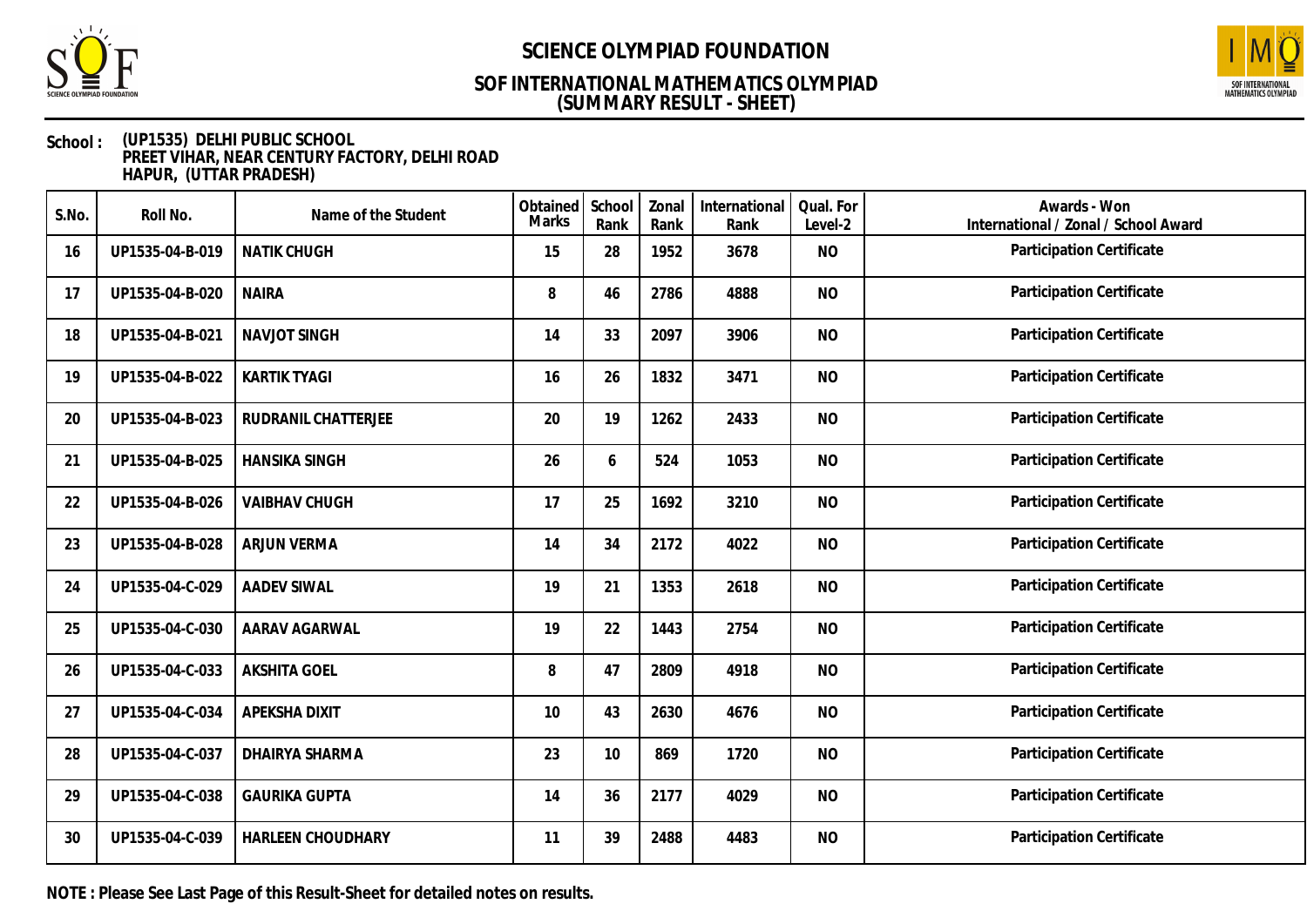



### **School : (UP1535) DELHI PUBLIC SCHOOL PREET VIHAR, NEAR CENTURY FACTORY, DELHI ROAD HAPUR, (UTTAR PRADESH)**

| S.No. | Roll No.        | Name of the Student    | Obtained<br>Marks | School<br>Rank | Zonal<br>Rank | International<br>Rank | Qual. For<br>Level-2 | Awards - Won<br>International / Zonal / School Award |
|-------|-----------------|------------------------|-------------------|----------------|---------------|-----------------------|----------------------|------------------------------------------------------|
| 31    | UP1535-04-C-040 | <b>KSHITIZ JAIN</b>    | 15                | 32             | 2018          | 3781                  | <b>NO</b>            | Participation Certificate                            |
| 32    | UP1535-04-C-041 | PEEHU JAIN             | 10                | 44             | 2657          | 4711                  | <b>NO</b>            | Participation Certificate                            |
| 33    | UP1535-04-C-043 | RISHITA CHUGH          | 9                 | 45             | 2682          | 4753                  | <b>NO</b>            | Participation Certificate                            |
| 34    | UP1535-04-C-044 | SHREYA CHOUDHARY       | 14                | 35             | 2174          | 4024                  | <b>NO</b>            | Participation Certificate                            |
| 35    | UP1535-04-C-045 | SHUBH NEEKHAREY        | 20                | 18             | 1250          | 2417                  | <b>NO</b>            | Participation Certificate                            |
| 36    | UP1535-04-C-046 | <b>TANVI CHAUDHARY</b> | 15                | 31             | 1997          | 3745                  | <b>NO</b>            | Participation Certificate                            |
| 37    | UP1535-04-C-047 | <b>VAISHNAVI SINGH</b> | 15                | 30             | 1954          | 3680                  | <b>NO</b>            | Participation Certificate                            |
| 38    | UP1535-04-C-048 | SANVI AGARWAL          | 22                | 13             | 988           | 1939                  | <b>NO</b>            | Participation Certificate                            |
| 39    | UP1535-04-D-049 | PRANJAL GUPTA          | 19                | 22             | 1443          | 2754                  | <b>NO</b>            | Participation Certificate                            |
| 40    | UP1535-04-D-050 | <b>UDITI GOEL</b>      | 12                | 38             | 2339          | 4276                  | <b>NO</b>            | Participation Certificate                            |
| 41    | UP1535-04-D-053 | <b>DIKSHA GUPTA</b>    | 11                | 41             | 2525          | 4529                  | <b>NO</b>            | Participation Certificate                            |
| 42    | UP1535-04-D-054 | YASHVI SHARMA          | <b>ABSENT</b>     | N.A.           | N.A.          | N.A.                  | <b>NO</b>            | N.A.                                                 |
| 43    | UP1535-04-D-055 | <b>SAANVI ARORA</b>    | 8                 | 48             | 2818          | 4928                  | <b>NO</b>            | Participation Certificate                            |
| 44    | UP1535-04-D-056 | <b>KARTIK SINGH</b>    | 25                | 7              | 607           | 1221                  | <b>NO</b>            | Participation Certificate                            |
| 45    | UP1535-04-D-057 | SAMAIRA SINGH          | 22                | 11             | 917           | 1831                  | <b>NO</b>            | Participation Certificate                            |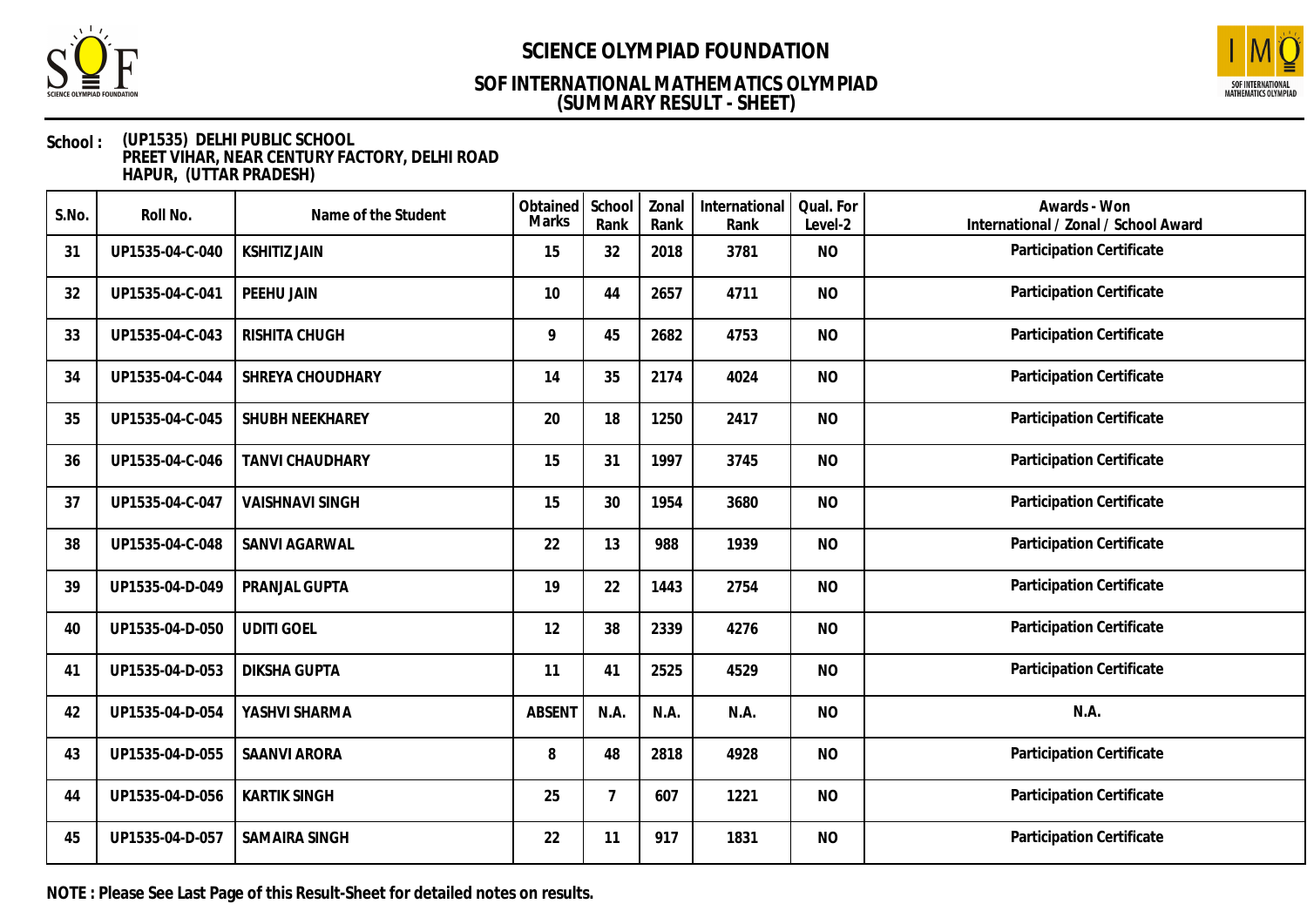



### **School : (UP1535) DELHI PUBLIC SCHOOL PREET VIHAR, NEAR CENTURY FACTORY, DELHI ROAD HAPUR, (UTTAR PRADESH)**

| S.No.          | Roll No.        | Name of the Student   | Obtained<br>Marks | School<br>Rank | Zonal<br>Rank | International<br>Rank | Qual. For<br>Level-2 | Awards - Won<br>International / Zonal / School Award |
|----------------|-----------------|-----------------------|-------------------|----------------|---------------|-----------------------|----------------------|------------------------------------------------------|
| 46             | UP1535-04-D-058 | <b>VARTIKA SINGH</b>  | 10                | 42             | 2623          | 4669                  | <b>NO</b>            | Participation Certificate                            |
| 47             | UP1535-04-D-059 | SHUBH GUPTA           | 13                | 37             | 2273          | 4167                  | <b>NO</b>            | Participation Certificate                            |
| 48             | UP1535-04-D-060 | MOLISHA SINGH         | 22                | 12             | 938           | 1868                  | <b>NO</b>            | Participation Certificate                            |
| 49             | UP1535-04-D-062 | <b>GARIMA KAIN</b>    | 23                | 9              | 852           | 1687                  | <b>NO</b>            | Participation Certificate                            |
| 50             | UP1535-04-D-064 | <b>HARDIK BANSAL</b>  | 30                | -1             | 229           | 439                   | <b>YES</b>           | School Gold Medal + Participation Certificate        |
| 51             | UP1535-04-D-065 | <b>DEVANSH BANSAL</b> | 21                | 15             | 1145          | 2218                  | <b>NO</b>            | Participation Certificate                            |
|                | UP1535-05-A-001 | SHUBHAM GUPTA         | 16                | 35             | 3797          | 8638                  | <b>NO</b>            | Participation Certificate                            |
| $\overline{2}$ | UP1535-05-A-002 | <b>VEDANSH GOEL</b>   | 29                | 13             | 1735          | 4867                  | <b>NO</b>            | Participation Certificate                            |
| 3              | UP1535-05-A-003 | <b>KAVYA BANSAL</b>   | 30                | 12             | 1647          | 4665                  | <b>NO</b>            | Participation Certificate                            |
| 4              | UP1535-05-A-005 | PULKIT TEOTIA         | 25                | 20             | 2415          | 6221                  | <b>NO</b>            | Participation Certificate                            |
| 5              | UP1535-05-A-008 | <b>AKSHAY TYAGI</b>   | 18                | 32             | 3508          | 8154                  | <b>NO</b>            | Participation Certificate                            |
| 6              | UP1535-05-A-009 | PRATYUSH GUPTA        | 18                | 34             | 3543          | 8212                  | <b>NO</b>            | Participation Certificate                            |
| 7              | UP1535-05-A-012 | <b>KRISHNA DANG</b>   | 25                | 21             | 2437          | 6269                  | <b>NO</b>            | Participation Certificate                            |
| 8              | UP1535-05-A-014 | RITIKA RAIKWAR        | 20                | 28             | 3227          | 7660                  | <b>NO</b>            | Participation Certificate                            |
| 9              | UP1535-05-A-017 | <b>DEV NAGPAL</b>     | 34                | 5              | 1041          | 3298                  | <b>NO</b>            | Participation Certificate                            |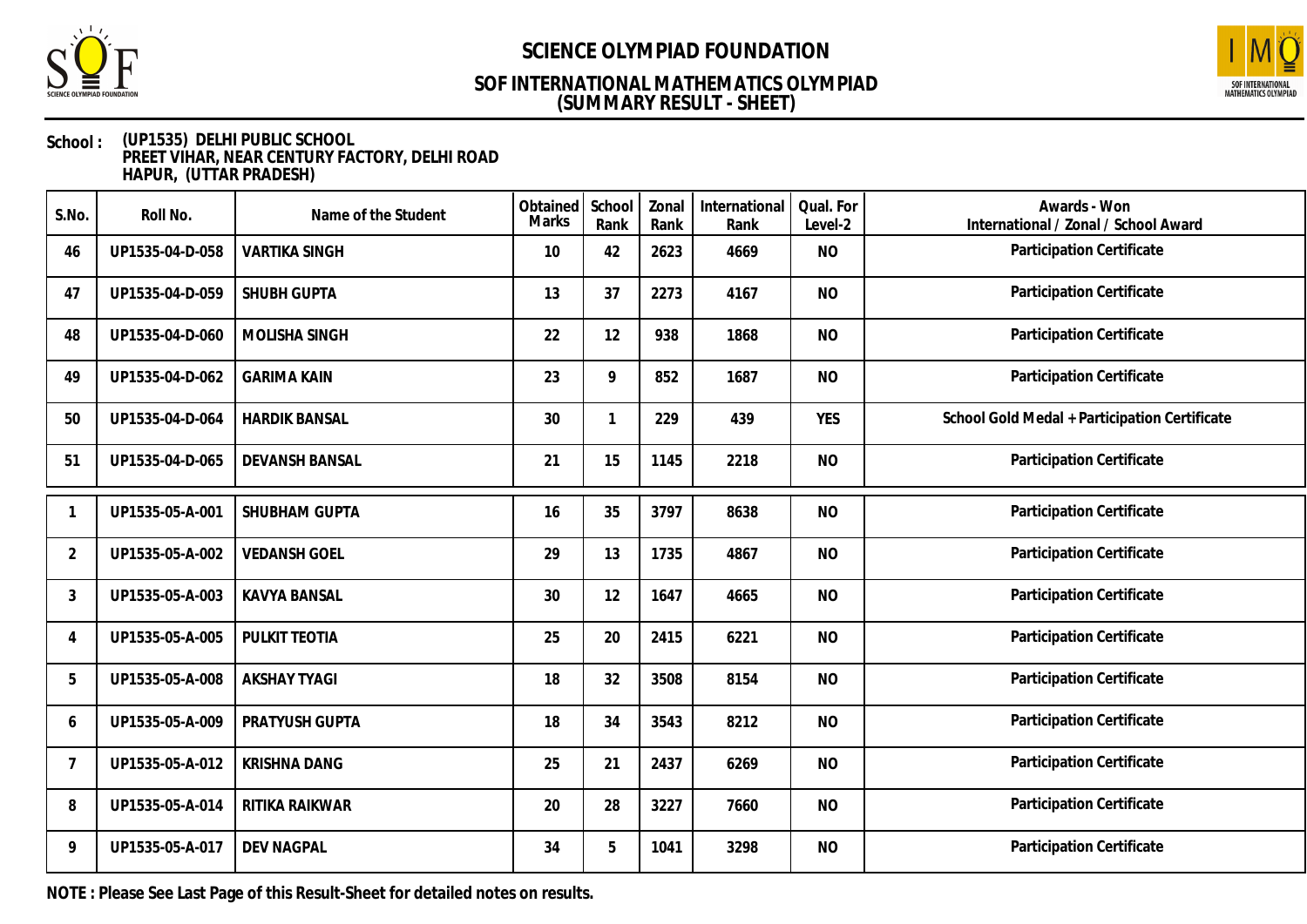



### **School : (UP1535) DELHI PUBLIC SCHOOL PREET VIHAR, NEAR CENTURY FACTORY, DELHI ROAD HAPUR, (UTTAR PRADESH)**

| S.No. | Roll No.        | Name of the Student    | Obtained<br>Marks | School<br>Rank | Zonal<br>Rank | International<br>Rank | Qual. For<br>Level-2 | Awards - Won<br>International / Zonal / School Award |
|-------|-----------------|------------------------|-------------------|----------------|---------------|-----------------------|----------------------|------------------------------------------------------|
| 10    | UP1535-05-B-019 | <b>OJAS AGARWAL</b>    | 18                | 33             | 3521          | 8169                  | <b>NO</b>            | Participation Certificate                            |
| 11    | UP1535-05-B-020 | LAKSHYA GOEL           | 31                | 10             | 1468          | 4259                  | <b>NO</b>            | Participation Certificate                            |
| 12    | UP1535-05-B-021 | PRABHSHEEN SINGH KALRA | 12                | 38             | 4159          | 9256                  | <b>NO</b>            | Participation Certificate                            |
| 13    | UP1535-05-B-022 | <b>BHAVNOOR SINGH</b>  | 33                | 6              | 1155          | 3575                  | <b>NO</b>            | Participation Certificate                            |
| 14    | UP1535-05-B-024 | CHIRAG GOEL            | 23                | 25             | 2745          | 6814                  | <b>NO</b>            | Participation Certificate                            |
| 15    | UP1535-05-B-026 | <b>KESHAV TYAGI</b>    | 25                | 19             | 2404          | 6204                  | <b>NO</b>            | Participation Certificate                            |
| 16    | UP1535-05-B-028 | <b>KARTIK TYAGI</b>    | 20                | 29             | 3279          | 7742                  | <b>NO</b>            | Participation Certificate                            |
| 17    | UP1535-05-B-029 | SHREYANGI SINGHAL      | 35                | $\mathfrak{Z}$ | 937           | 3063                  | <b>NO</b>            | School Bronze Medal + Participation Certificate      |
| 18    | UP1535-05-C-031 | <b>ANSHIKA GOEL</b>    | 29                | 14             | 1753          | 4909                  | <b>NO</b>            | Participation Certificate                            |
| 19    | UP1535-05-C-032 | <b>AVIRAJ GOEL</b>     | 28                | 15             | 1903          | 5237                  | <b>NO</b>            | Participation Certificate                            |
| 20    | UP1535-05-C-034 | <b>FABIHA KHAN</b>     | 28                | 17             | 1944          | 5302                  | <b>NO</b>            | Participation Certificate                            |
| 21    | UP1535-05-C-035 | <b>GULSHAN KUMAR</b>   | 15                | 36             | 3883          | 8777                  | <b>NO</b>            | Participation Certificate                            |
| 22    | UP1535-05-C-036 | <b>JAIDEEP SHARMA</b>  | 23                | 26             | 2790          | 6887                  | <b>NO</b>            | Participation Certificate                            |
| 23    | UP1535-05-C-038 | <b>NATIK KUMAR</b>     | 10                | 39             | 4255          | 9438                  | <b>NO</b>            | Participation Certificate                            |
| 24    | UP1535-05-C-039 | SOMYA SINGHAL          | 15                | 37             | 3903          | 8811                  | <b>NO</b>            | Participation Certificate                            |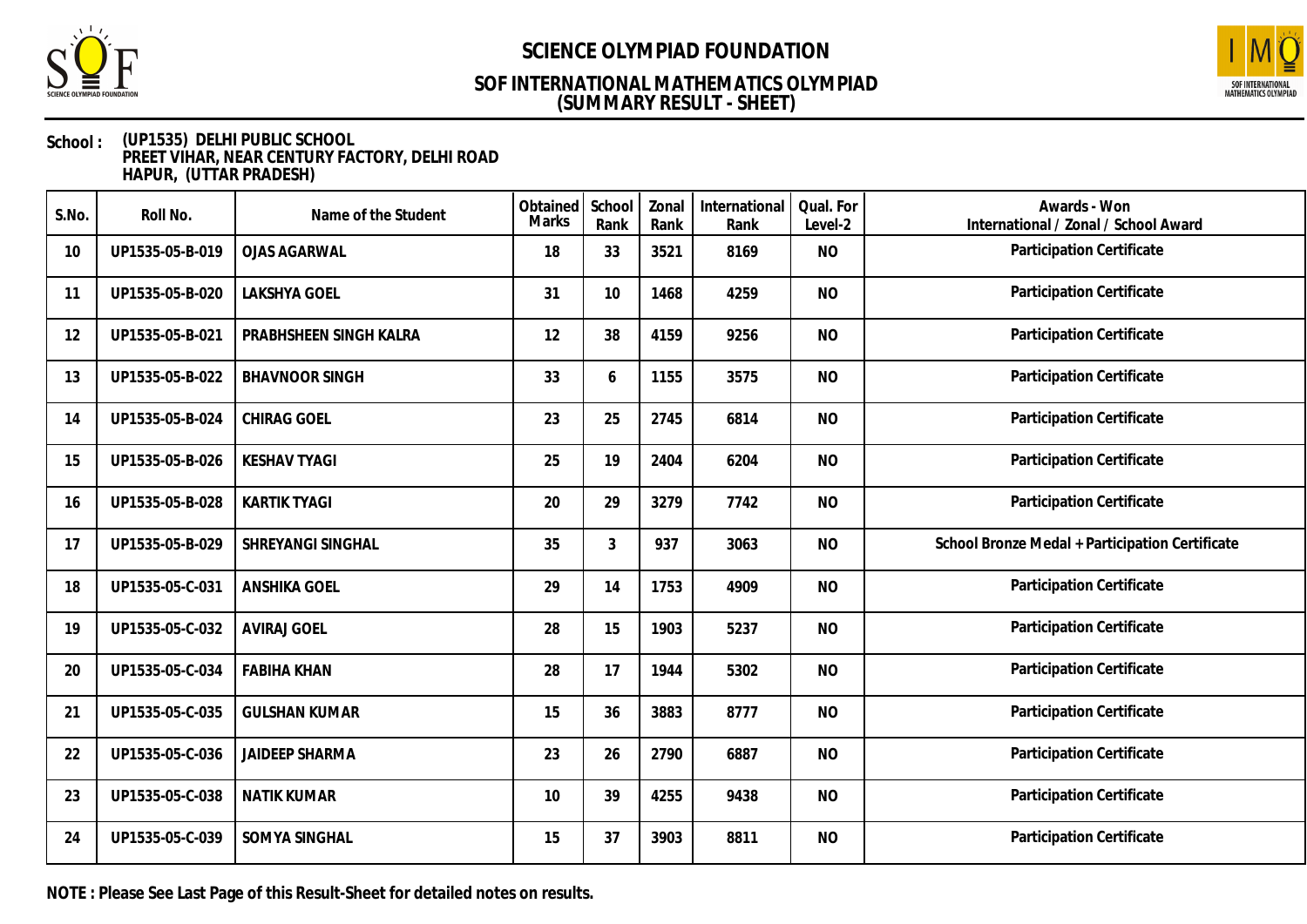



### **School : (UP1535) DELHI PUBLIC SCHOOL PREET VIHAR, NEAR CENTURY FACTORY, DELHI ROAD HAPUR, (UTTAR PRADESH)**

| S.No. | Roll No.        | Name of the Student   | Obtained<br><b>Marks</b> | School<br>Rank | Zonal<br>Rank | International<br>Rank | Qual. For<br>Level-2 | Awards - Won<br>International / Zonal / School Award |
|-------|-----------------|-----------------------|--------------------------|----------------|---------------|-----------------------|----------------------|------------------------------------------------------|
| 25    | UP1535-05-C-040 | <b>STUTI GOEL</b>     | 19                       | 30             | 3390          | 7939                  | <b>NO</b>            | Participation Certificate                            |
| 26    | UP1535-05-C-041 | <b>VEDGYA BASWAN</b>  | 28                       | 16             | 1942          | 5296                  | <b>NO</b>            | Participation Certificate                            |
| 27    | UP1535-05-C-042 | <b>VIBHUTI KHATRI</b> | 33                       | 8              | 1192          | 3657                  | <b>NO</b>            | Participation Certificate                            |
| 28    | UP1535-05-D-044 | ANSHIKA KANSAL        | 24                       | 23             | 2565          | 6515                  | <b>NO</b>            | Participation Certificate                            |
| 29    | UP1535-05-D-045 | <b>ARYAN KAUSHIK</b>  | 23                       | 24             | 2703          | 6750                  | <b>NO</b>            | Participation Certificate                            |
| 30    | UP1535-05-D-046 | <b>DAKSH BHASIN</b>   | 46                       | $\mathbf{1}$   | 184           | 703                   | <b>YES</b>           | School Gold Medal + Participation Certificate        |
| 31    | UP1535-05-D-047 | <b>JAI KARDAM</b>     | 30                       | 11             | 1543          | 4449                  | <b>NO</b>            | Participation Certificate                            |
| 32    | UP1535-05-D-048 | <b>MAHI GARG</b>      | 26                       | 18             | 2289          | 5982                  | <b>NO</b>            | Participation Certificate                            |
| 33    | UP1535-05-D-049 | <b>MANSI SINGH</b>    | 32                       | 9              | 1258          | 3824                  | <b>NO</b>            | Participation Certificate                            |
| 34    | UP1535-05-D-050 | <b>NAVYA BATRA</b>    | 20                       | 27             | 3183          | 7591                  | <b>NO</b>            | Participation Certificate                            |
| 35    | UP1535-05-D-051 | NITYAM GUPTA          | 19                       | 31             | 3396          | 7949                  | <b>NO</b>            | Participation Certificate                            |
| 36    | UP1535-05-D-053 | SHAURYA JINDAL        | 37                       | $\overline{2}$ | 701           | 2415                  | <b>NO</b>            | School Silver Medal + Participation Certificate      |
| 37    | UP1535-05-D-054 | SHUBH TRIPATHI        | 24                       | 22             | 2532          | 6457                  | <b>NO</b>            | Participation Certificate                            |
| 38    | UP1535-05-D-055 | STUTI MAHESHWARI      | 33                       | $\overline{7}$ | 1169          | 3597                  | <b>NO</b>            | Participation Certificate                            |
| 39    | UP1535-05-D-057 | MADHAV AGARWAL        | 34                       | 4              | 996           | 3224                  | <b>NO</b>            | Participation Certificate                            |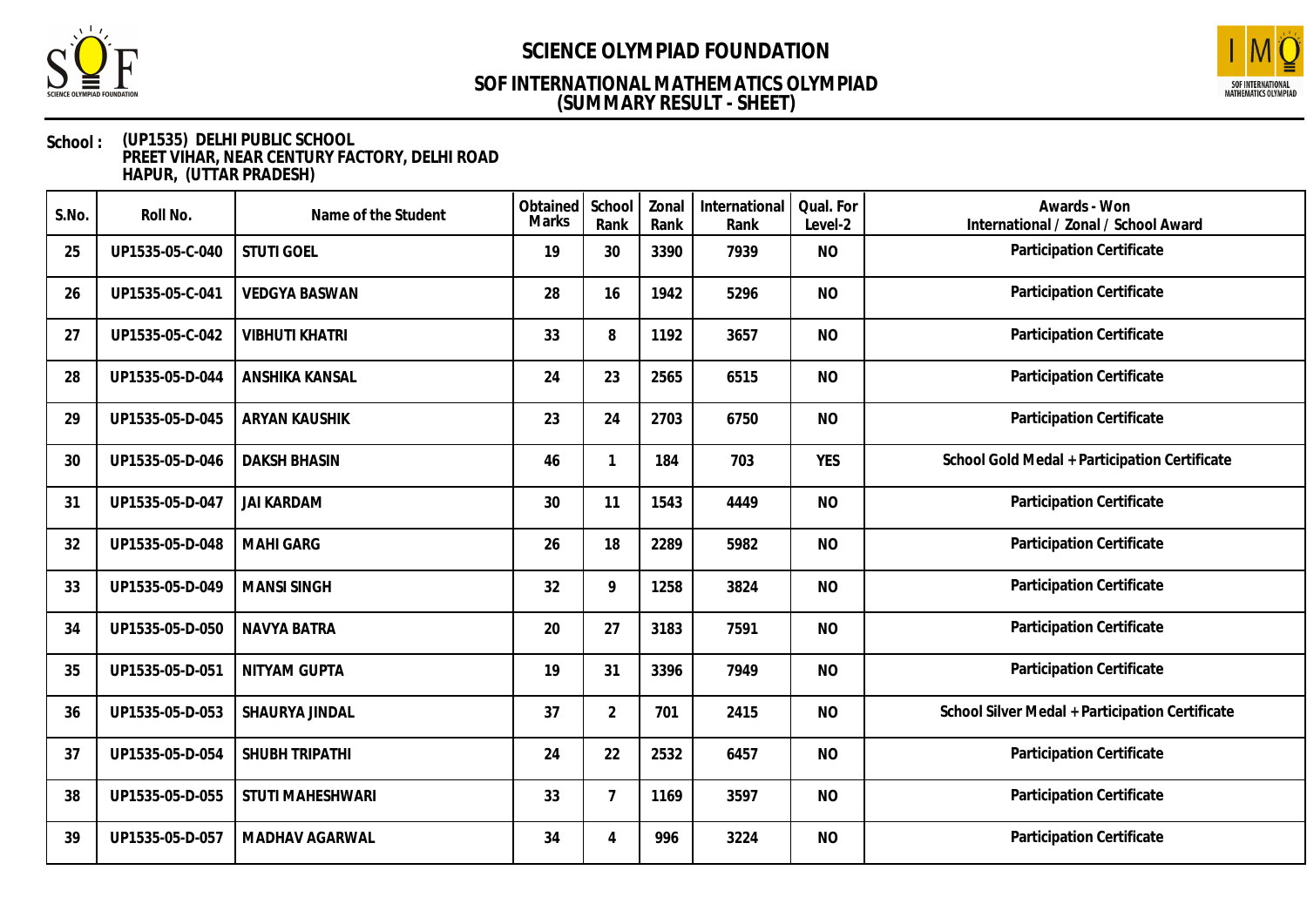



### **School : (UP1535) DELHI PUBLIC SCHOOL PREET VIHAR, NEAR CENTURY FACTORY, DELHI ROAD HAPUR, (UTTAR PRADESH)**

| S.No.          | Roll No.        | Name of the Student      | Obtained<br>Marks | School<br>Rank | Zonal<br>Rank | International<br>Rank | Qual. For<br>Level-2 | Awards - Won<br>International / Zonal / School Award |
|----------------|-----------------|--------------------------|-------------------|----------------|---------------|-----------------------|----------------------|------------------------------------------------------|
|                | UP1535-06-A-002 | <b>ARNAV SHARMA</b>      | 24                | 14             | 2842          | 6897                  | <b>NO</b>            | Participation Certificate                            |
| $\overline{2}$ | UP1535-06-A-003 | <b>SACHIN GARG</b>       | 26                | 8              | 2398          | 6073                  | <b>NO</b>            | Participation Certificate                            |
| 3              | UP1535-06-A-006 | SIDDHIKA ANEJA           | 18                | 22             | 3774          | 8560                  | <b>NO</b>            | Participation Certificate                            |
| 4              | UP1535-06-A-007 | <b>TEJASWANI ROHELLA</b> | 14                | 28             | 4174          | 9285                  | <b>NO</b>            | Participation Certificate                            |
| 5              | UP1535-06-A-009 | <b>VIDEEPT YADAV</b>     | 24                | 14             | 2842          | 6897                  | <b>NO</b>            | Participation Certificate                            |
| 6              | UP1535-06-A-010 | YASH KANSAL              | 17                | 23             | 3817          | 8649                  | <b>NO</b>            | Participation Certificate                            |
| 7              | UP1535-06-B-012 | SHINE SINGHAL            | 41                | $\overline{2}$ | 450           | 1530                  | <b>NO</b>            | School Silver Medal + Participation Certificate      |
| 8              | UP1535-06-B-014 | <b>TANMAY AGGARWAL</b>   | 36                | 4              | 962           | 2882                  | <b>NO</b>            | Participation Certificate                            |
| 9              | UP1535-06-B-015 | <b>MADHVI TYAGI</b>      | 16                | 25             | 3936          | 8879                  | <b>NO</b>            | Participation Certificate                            |
| 10             | UP1535-06-C-018 | SHASHWAT GAUTAM          | <b>ABSENT</b>     | N.A.           | N.A.          | N.A.                  | <b>NO</b>            | N.A.                                                 |
| 11             | UP1535-06-C-019 | SHAURYA KAUSHIK          | 51                | $\mathbf{1}$   | 64            | 233                   | <b>YES</b>           | School Gold Medal + Participation Certificate        |
| 12             | UP1535-06-C-020 | <b>ARYAN TEOTIA</b>      | 15                | 27             | 4071          | 9111                  | <b>NO</b>            | Participation Certificate                            |
| 13             | UP1535-06-C-021 | <b>VANSH SINGHAL</b>     | 23                | 16             | 2969          | 7141                  | <b>NO</b>            | Participation Certificate                            |
| 14             | UP1535-06-C-022 | <b>NEHAL JINDAL</b>      | <b>ABSENT</b>     | N.A.           | N.A.          | N.A.                  | <b>NO</b>            | N.A.                                                 |
| 15             | UP1535-06-D-026 | ARSSH BHARDWAJ           | 23                | 15             | 2952          | 7122                  | <b>NO</b>            | Participation Certificate                            |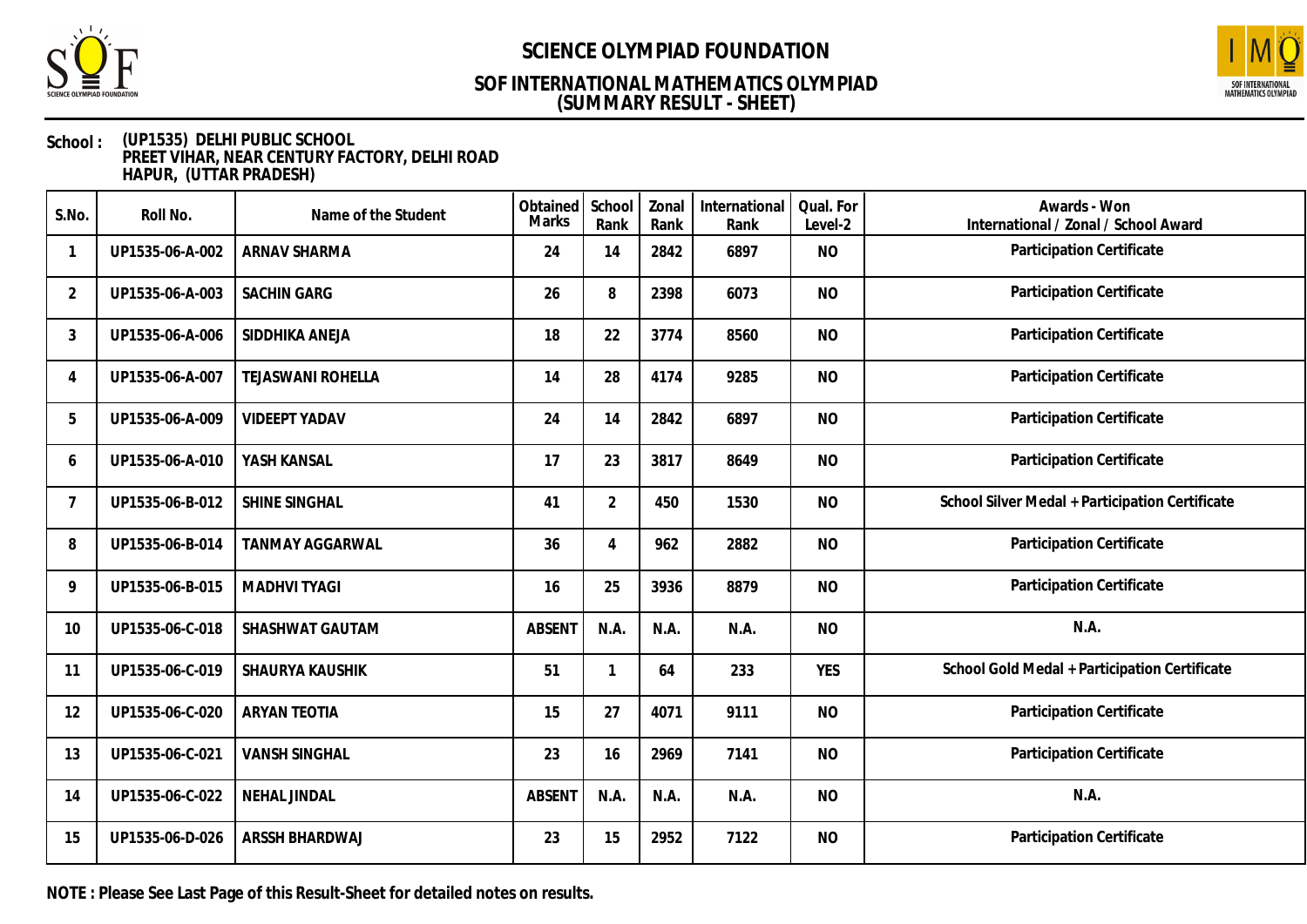



### **School : (UP1535) DELHI PUBLIC SCHOOL PREET VIHAR, NEAR CENTURY FACTORY, DELHI ROAD HAPUR, (UTTAR PRADESH)**

| S.No. | Roll No.        | Name of the Student     | Obtained<br>Marks | School<br>Rank | Zonal<br>Rank | International<br>Rank | Qual. For<br>Level-2 | Awards - Won<br>International / Zonal / School Award |
|-------|-----------------|-------------------------|-------------------|----------------|---------------|-----------------------|----------------------|------------------------------------------------------|
| 16    | UP1535-06-D-028 | <b>MOHAK GOEL</b>       | 24                | 12             | 2783          | 6802                  | <b>NO</b>            | Participation Certificate                            |
| 17    | UP1535-06-D-030 | NAVDEEP SHARMA          | 18                | 21             | 3662          | 8405                  | <b>NO</b>            | Participation Certificate                            |
| 18    | UP1535-06-D-031 | <b>TANASVI BHARDWAJ</b> | 28                | 7              | 2083          | 5417                  | <b>NO</b>            | Participation Certificate                            |
| 19    | UP1535-06-D-032 | <b>VEDIKA CHAUDHARY</b> | 8                 | 30             | 4441          | 9820                  | <b>NO</b>            | Participation Certificate                            |
| 20    | UP1535-06-D-034 | YASHASVI GARG           | 20                | 18             | 3420          | 7962                  | <b>NO</b>            | Participation Certificate                            |
| 21    | UP1535-06-D-035 | YOGYA GUPTA             | <b>ABSENT</b>     | N.A.           | N.A.          | N.A.                  | <b>NO</b>            | N.A.                                                 |
| 22    | UP1535-06-D-036 | RIDDHI GOEL             | 20                | 17             | 3385          | 7905                  | <b>NO</b>            | Participation Certificate                            |
| 23    | UP1535-06-E-039 | MANYA SINGHAL           | 28                | 6              | 2028          | 5323                  | <b>NO</b>            | Participation Certificate                            |
| 24    | UP1535-06-E-040 | <b>KRATI AGGARWAL</b>   | 19                | 19             | 3622          | 8316                  | <b>NO</b>            | Participation Certificate                            |
| 25    | UP1535-06-E-041 | AAHANA AGGARWAL         | 41                | $\mathfrak{Z}$ | 487           | 1597                  | <b>NO</b>            | School Bronze Medal + Participation Certificate      |
| 26    | UP1535-06-E-042 | ARYANSH GARG            | 35                | 5              | 1037          | 3102                  | <b>NO</b>            | Participation Certificate                            |
| 27    | UP1535-06-E-044 | <b>ARYAN MEENA</b>      | 18                | 20             | 3643          | 8354                  | <b>NO</b>            | Participation Certificate                            |
| 28    | UP1535-06-E-045 | <b>BANI KHURANA</b>     | 25                | 10             | 2570          | 6409                  | <b>NO</b>            | Participation Certificate                            |
| 29    | UP1535-06-F-050 | PRATISTHA SHARMA        | 15                | 26             | 4037          | 9051                  | <b>NO</b>            | Participation Certificate                            |
| 30    | UP1535-06-F-051 | KHUSHI SINGHAL          | 26                | 9              | 2453          | 6158                  | <b>NO</b>            | Participation Certificate                            |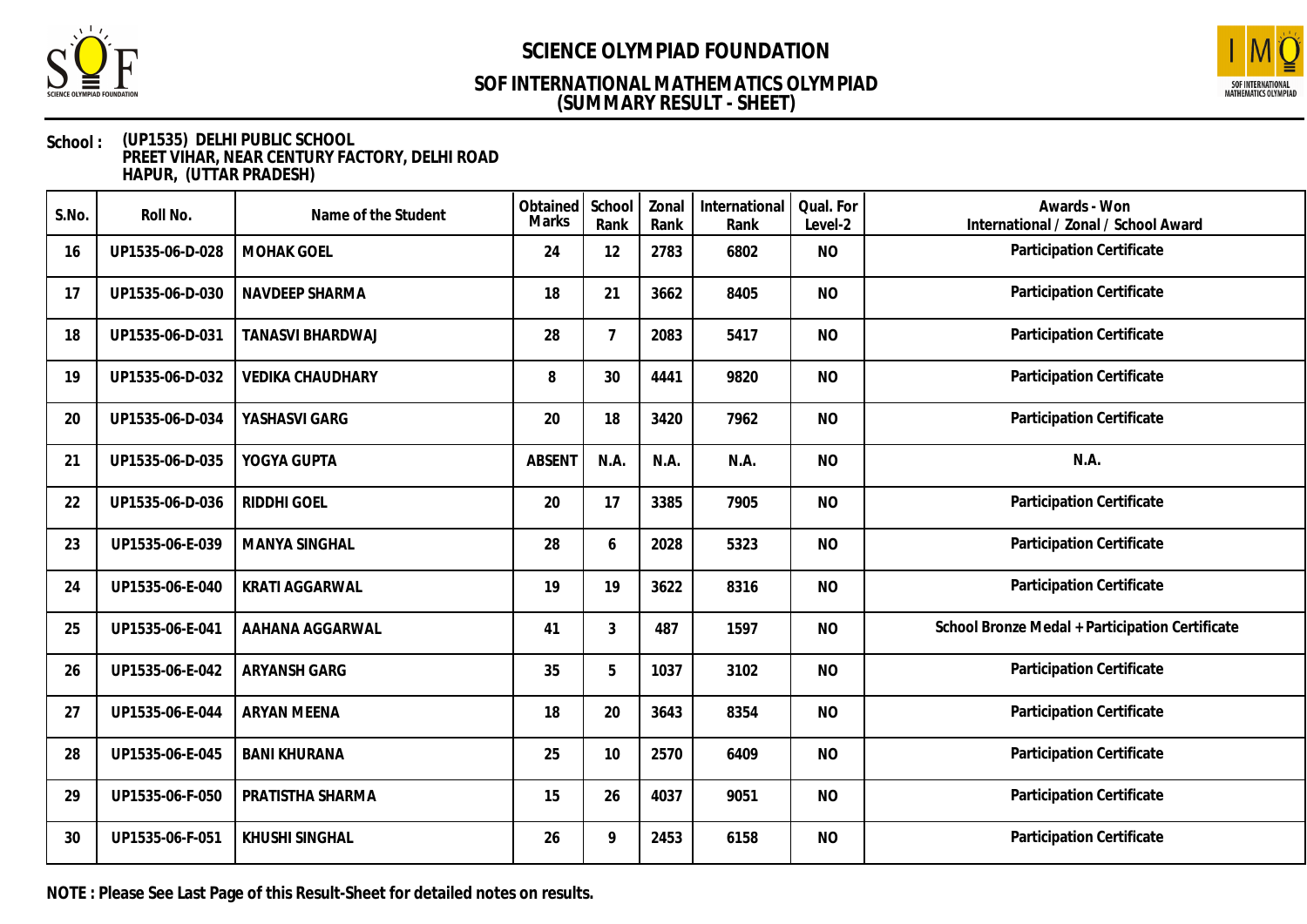



### **School : (UP1535) DELHI PUBLIC SCHOOL PREET VIHAR, NEAR CENTURY FACTORY, DELHI ROAD HAPUR, (UTTAR PRADESH)**

| S.No.          | Roll No.        | Name of the Student       | Obtained<br>Marks | School<br>Rank          | Zonal<br>Rank | International<br>Rank | Qual. For<br>Level-2 | Awards - Won<br>International / Zonal / School Award |
|----------------|-----------------|---------------------------|-------------------|-------------------------|---------------|-----------------------|----------------------|------------------------------------------------------|
| 31             | UP1535-06-F-053 | <b>VANSH JAIN</b>         | 24                | 13                      | 2787          | 6810                  | <b>NO</b>            | Participation Certificate                            |
| 32             | UP1535-06-F-056 | <b>VANSHRAJ CHAUDHARY</b> | 11                | 29                      | 4361          | 9630                  | <b>NO</b>            | Participation Certificate                            |
| 33             | UP1535-06-F-058 | <b>DHRUV GUPTA</b>        | 25                | 11                      | 2579          | 6419                  | <b>NO</b>            | Participation Certificate                            |
| 34             | UP1535-06-F-061 | PARAS JAIN                | 17                | 24                      | 3898          | 8773                  | <b>NO</b>            | Participation Certificate                            |
| 35             | UP1535-06-F-062 | <b>SURYANSH TOMAR</b>     | 24                | 13                      | 2787          | 6810                  | <b>NO</b>            | Participation Certificate                            |
|                | UP1535-07-A-001 | SANIDHYA GUPTA            | 20                | 19                      | 3553          | 8020                  | <b>NO</b>            | Participation Certificate                            |
| $\overline{2}$ | UP1535-07-A-002 | <b>VANSH NIRVAN</b>       | 20                | 20                      | 3598          | 8099                  | <b>NO</b>            | Participation Certificate                            |
| 3              | UP1535-07-A-003 | <b>HITESH KUMAR</b>       | 35                | 5                       | 1142          | 3160                  | <b>NO</b>            | Participation Certificate                            |
| 4              | UP1535-07-B-004 | ARJUN CHOUDHARY           | 21                | 18                      | 3418          | 7765                  | <b>NO</b>            | Participation Certificate                            |
| 5              | UP1535-07-B-007 | HARSHUL CHAUDHARY         | ABSENT            | N.A.                    | N.A.          | N.A.                  | <b>NO</b>            | N.A.                                                 |
| 6              | UP1535-07-B-008 | <b>ISHAN JAIN</b>         | 47                | $\overline{\mathbf{1}}$ | 190           | 583                   | <b>YES</b>           | School Gold Medal + Participation Certificate        |
| 7              | UP1535-07-B-010 | <b>AASTHA GUPTA</b>       | 22                | 16                      | 3266          | 7476                  | <b>NO</b>            | Participation Certificate                            |
| 8              | UP1535-07-B-011 | <b>OJASVI DIVYANSH</b>    | 21                | 17                      | 3377          | 7701                  | <b>NO</b>            | Participation Certificate                            |
| 9              | UP1535-07-B-012 | AARNA GUPTA               | 18                | 22                      | 3825          | 8498                  | <b>NO</b>            | Participation Certificate                            |
| 10             | UP1535-07-B-013 | SHREYA TYAGI              | 15                | 25                      | 4173          | 9101                  | <b>NO</b>            | Participation Certificate                            |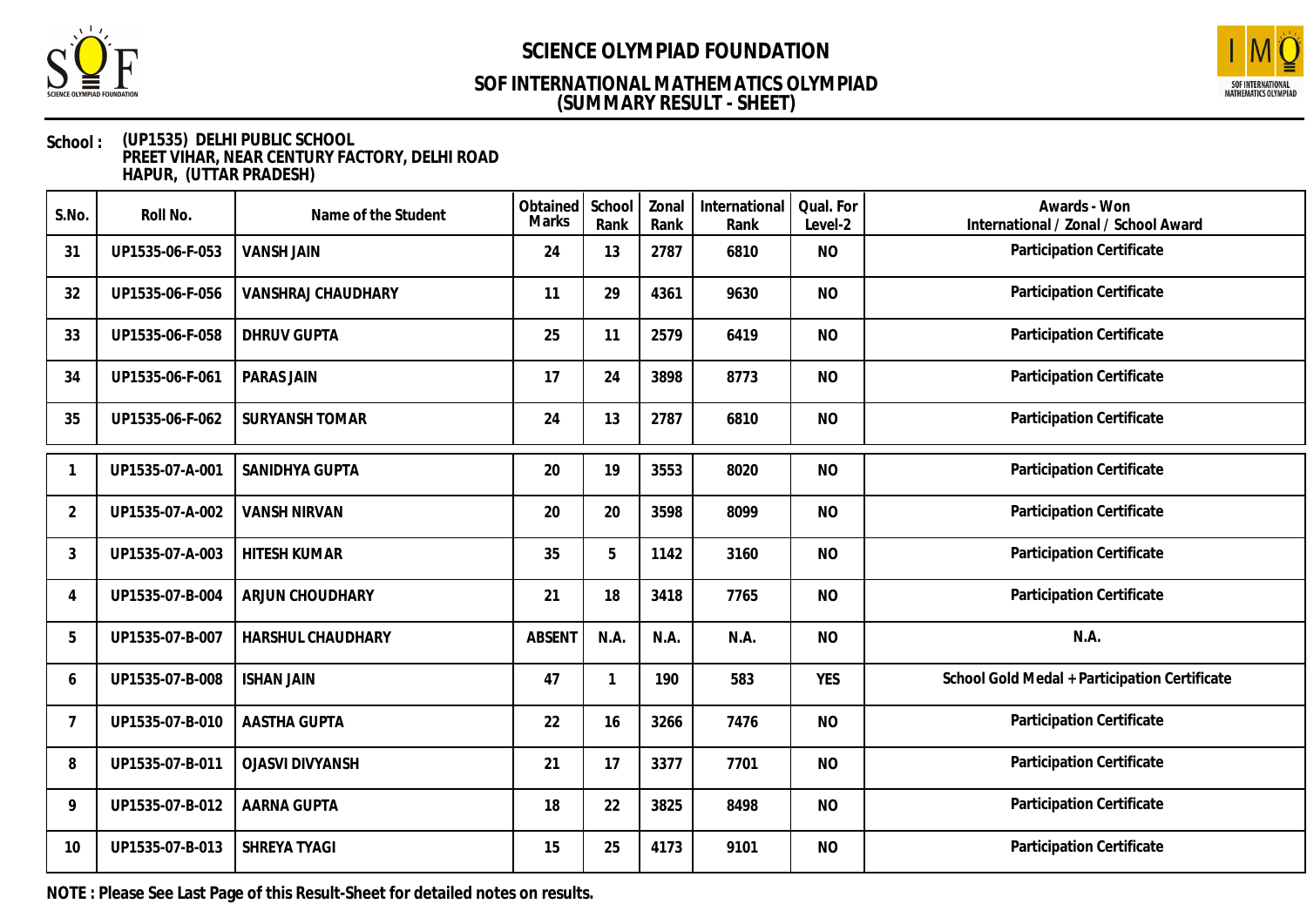



### **School : (UP1535) DELHI PUBLIC SCHOOL PREET VIHAR, NEAR CENTURY FACTORY, DELHI ROAD HAPUR, (UTTAR PRADESH)**

| S.No. | Roll No.        | Name of the Student   | Obtained<br>Marks | School<br>Rank  | Zonal<br>Rank | International<br>Rank | Qual. For<br>Level-2 | Awards - Won<br>International / Zonal / School Award |
|-------|-----------------|-----------------------|-------------------|-----------------|---------------|-----------------------|----------------------|------------------------------------------------------|
| 11    | UP1535-07-B-014 | <b>BHUWAN SINGH</b>   | 9                 | 26              | 4538          | 9829                  | <b>NO</b>            | Participation Certificate                            |
| 12    | UP1535-07-C-017 | PARIDHI GARG          | 28                | 9               | 2181          | 5387                  | <b>NO</b>            | Participation Certificate                            |
| 13    | UP1535-07-C-018 | <b>JHANAK AGARWAL</b> | <b>ABSENT</b>     | N.A.            | N.A.          | N.A.                  | <b>NO</b>            | N.A.                                                 |
| 14    | UP1535-07-C-024 | <b>AAKARSH GOEL</b>   | 22                | 15              | 3167          | 7297                  | <b>NO</b>            | Participation Certificate                            |
| 15    | UP1535-07-D-026 | NAVJYOT SINGH         | 38                | $\overline{2}$  | 782           | 2304                  | <b>NO</b>            | School Silver Medal + Participation Certificate      |
| 16    | UP1535-07-D-027 | PRAGYA GOEL           | 26                | 10 <sup>°</sup> | 2483          | 6015                  | <b>NO</b>            | Participation Certificate                            |
| 17    | UP1535-07-D-029 | RUDRA RAJ             | <b>ABSENT</b>     | N.A.            | N.A.          | N.A.                  | <b>NO</b>            | N.A.                                                 |
| 18    | UP1535-07-D-030 | RAUNAK CHUGH          | 30                | 7               | 1865          | 4727                  | <b>NO</b>            | Participation Certificate                            |
| 19    | UP1535-07-D-031 | <b>NAYAB SAIFI</b>    | 17                | 23              | 3952          | 8721                  | <b>NO</b>            | Participation Certificate                            |
| 20    | UP1535-07-D-032 | MOKSHIT GUPTA         | 30                | 8               | 1869          | 4734                  | <b>NO</b>            | Participation Certificate                            |
| 21    | UP1535-07-D-033 | <b>UJJAWAL</b>        | 31                | 6               | 1709          | 4401                  | <b>NO</b>            | Participation Certificate                            |
| 22    | UP1535-07-D-035 | <b>ARYAN BANSAL</b>   | 36                | 4               | 996           | 2832                  | <b>NO</b>            | Participation Certificate                            |
| 23    | UP1535-07-D-036 | UTKARSH SHARMA        | 17                | 24              | 3958          | 8728                  | <b>NO</b>            | Participation Certificate                            |
| 24    | UP1535-07-D-037 | MOHD SAAD             | 38                | 3               | 783           | 2305                  | <b>NO</b>            | School Bronze Medal + Participation Certificate      |
| 25    | UP1535-07-D-038 | SHASHANK TRIPATHI     | 19                | 21              | 3651          | 8207                  | <b>NO</b>            | Participation Certificate                            |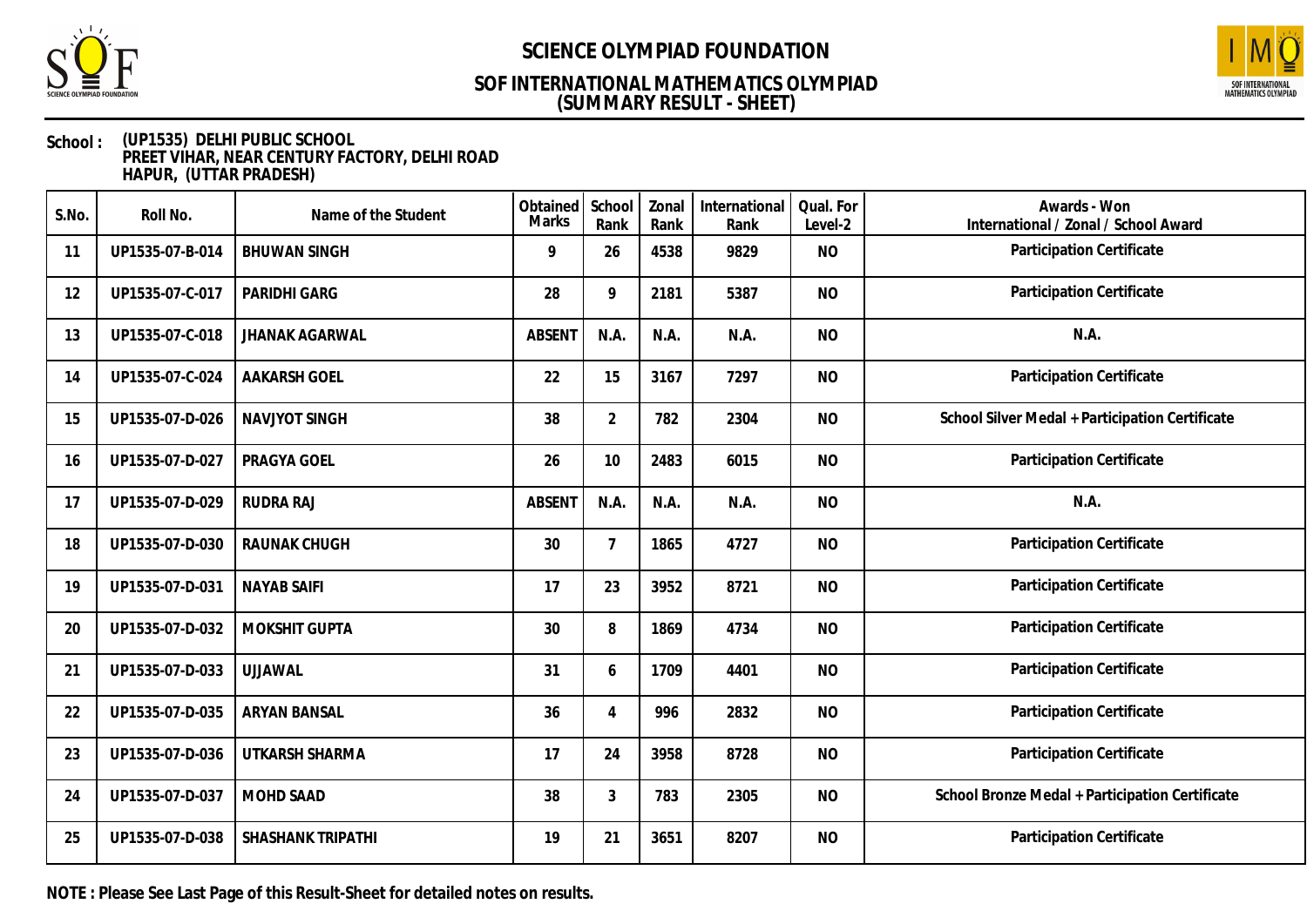



### **School : (UP1535) DELHI PUBLIC SCHOOL PREET VIHAR, NEAR CENTURY FACTORY, DELHI ROAD HAPUR, (UTTAR PRADESH)**

| S.No.          | Roll No.        | Name of the Student   | Obtained<br><b>Marks</b> | School<br>Rank | Zonal<br>Rank | International<br>Rank | Qual. For<br>Level-2 | Awards - Won<br>International / Zonal / School Award |
|----------------|-----------------|-----------------------|--------------------------|----------------|---------------|-----------------------|----------------------|------------------------------------------------------|
| 26             | UP1535-07-D-040 | <b>ANSH VERMA</b>     | 38                       | 3              | 783           | 2305                  | <b>NO</b>            | School Bronze Medal + Participation Certificate      |
| 27             | UP1535-07-E-042 | <b>HIMANSHU VERMA</b> | 26                       | 11             | 2506          | 6063                  | <b>NO</b>            | Participation Certificate                            |
| 28             | UP1535-07-E-043 | ARNAV GARG            | 26                       | 12             | 2513          | 6072                  | <b>NO</b>            | Participation Certificate                            |
| 29             | UP1535-07-E-044 | <b>MOHD FAAIZ</b>     | 23                       | 14             | 3152          | 7258                  | <b>NO</b>            | Participation Certificate                            |
| 30             | UP1535-07-E-045 | KUNAL PAHWA           | 24                       | 13             | 2831          | 6714                  | <b>NO</b>            | Participation Certificate                            |
|                | UP1535-08-A-001 | <b>ADITI KUMAR</b>    | <b>ABSENT</b>            | N.A.           | N.A.          | N.A.                  | <b>NO</b>            | N.A.                                                 |
| $\overline{2}$ | UP1535-08-A-002 | <b>JEET SINGH</b>     | 17                       | 17             | 3711          | 8547                  | <b>NO</b>            | Participation Certificate                            |
| 3              | UP1535-08-A-004 | <b>ANUSHI KANSAL</b>  | 20                       | 15             | 3241          | 7775                  | <b>NO</b>            | Participation Certificate                            |
| 4              | UP1535-08-A-005 | <b>MANSVI SINGH</b>   | 9                        | 20             | 4327          | 9628                  | <b>NO</b>            | Participation Certificate                            |
| 5              | UP1535-08-A-006 | PRAGYA GUPTA          | 40                       | 1              | 506           | 1708                  | <b>YES</b>           | School Gold Medal + Participation Certificate        |
| 6              | UP1535-08-B-008 | <b>VAARUNI BASWAN</b> | 30                       | $\overline{7}$ | 1699          | 4661                  | <b>NO</b>            | Participation Certificate                            |
| 7              | UP1535-08-B-011 | YUVRAJ SINGH          | 17                       | 18             | 3721          | 8560                  | <b>NO</b>            | Participation Certificate                            |
| 8              | UP1535-08-C-014 | <b>NAMIT GUPTA</b>    | 34                       | 4              | 1129          | 3346                  | <b>NO</b>            | Participation Certificate                            |
| 9              | UP1535-08-C-015 | <b>TANISHA GARG</b>   | 14                       | 19             | 4002          | 9051                  | <b>NO</b>            | Participation Certificate                            |
| 10             | UP1535-08-C-016 | UPDESH CHUGH          | ABSENT                   | N.A.           | N.A.          | N.A.                  | <b>NO</b>            | N.A.                                                 |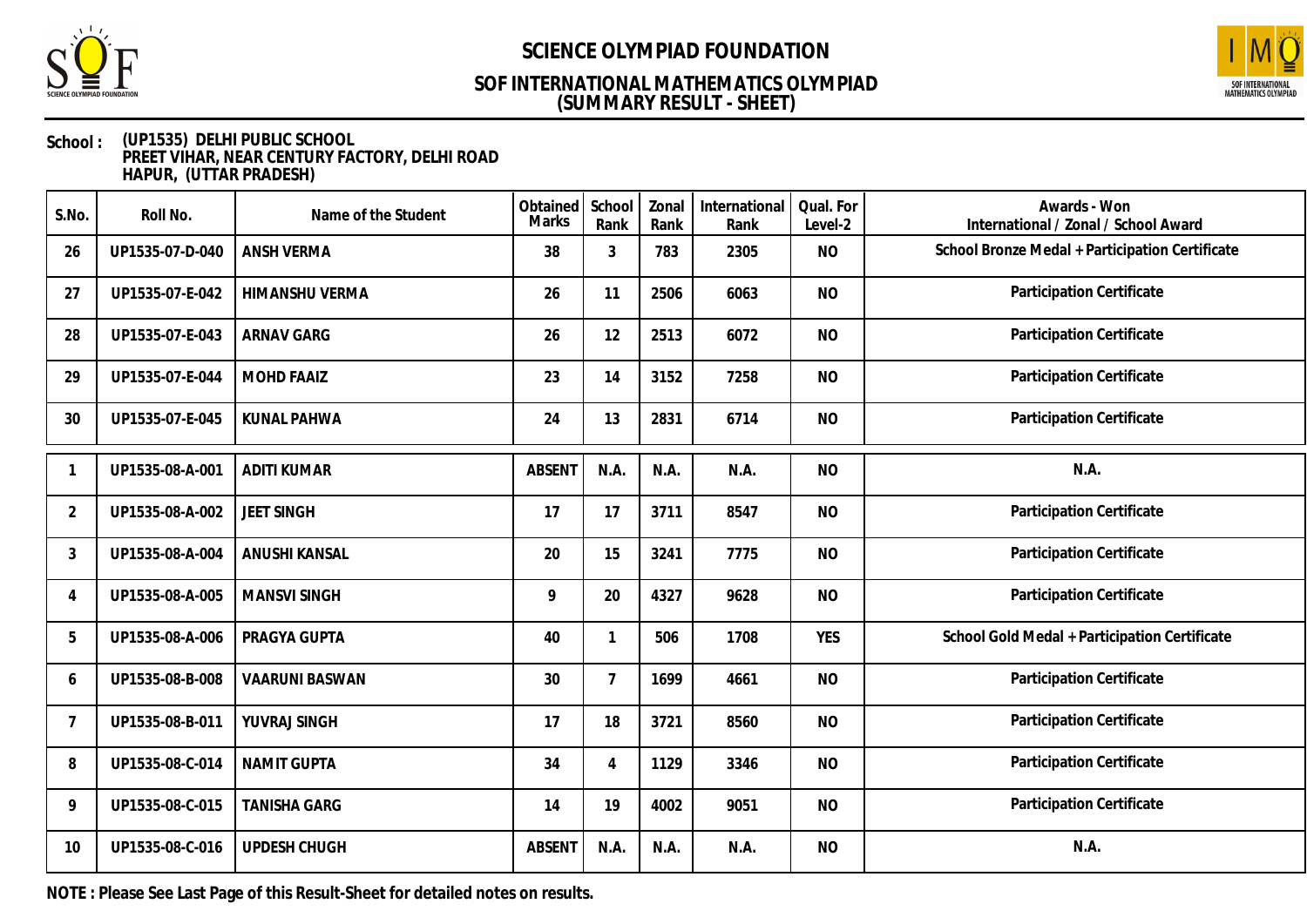



### **School : (UP1535) DELHI PUBLIC SCHOOL PREET VIHAR, NEAR CENTURY FACTORY, DELHI ROAD HAPUR, (UTTAR PRADESH)**

| S.No.          | Roll No.        | Name of the Student      | Obtained<br>Marks | School<br>Rank | Zonal<br>Rank | International<br>Rank | Qual. For<br>Level-2 | Awards - Won<br>International / Zonal / School Award |
|----------------|-----------------|--------------------------|-------------------|----------------|---------------|-----------------------|----------------------|------------------------------------------------------|
| 11             | UP1535-08-D-017 | <b>GAURANSHI AGARWAL</b> | 28                | 8              | 2000          | 5325                  | <b>NO</b>            | Participation Certificate                            |
| 12             | UP1535-08-D-018 | <b>GAURI KARDAM</b>      | 23                | 13             | 2899          | 7099                  | <b>NO</b>            | Participation Certificate                            |
| 13             | UP1535-08-D-019 | <b>ARUSHI RAGHAV</b>     | 26                | 11             | 2334          | 6023                  | <b>NO</b>            | Participation Certificate                            |
| 14             | UP1535-08-D-020 | <b>MANIK BANGA</b>       | 34                | 5              | 1132          | 3350                  | <b>NO</b>            | Participation Certificate                            |
| 15             | UP1535-08-D-021 | SANTPREET SINGH          | 21                | 14             | 3191          | 7664                  | <b>NO</b>            | Participation Certificate                            |
| 16             | UP1535-08-D-022 | <b>GAUTAM CHOUDHARY</b>  | 27                | 10             | 2146          | 5634                  | <b>NO</b>            | Participation Certificate                            |
| 17             | UP1535-08-E-023 | PRATIKSHA KHURANA        | 31                | 6              | 1568          | 4352                  | <b>NO</b>            | Participation Certificate                            |
| 18             | UP1535-08-E-024 | <b>MANIK DHILLU</b>      | 36                | $\overline{3}$ | 897           | 2767                  | <b>NO</b>            | School Bronze Medal + Participation Certificate      |
| 19             | UP1535-08-E-027 | YASHI GUPTA              | 25                | 12             | 2435          | 6230                  | <b>NO</b>            | Participation Certificate                            |
| 20             | UP1535-08-E-028 | <b>SUJEET KANSAL</b>     | 20                | 16             | 3290          | 7848                  | <b>NO</b>            | Participation Certificate                            |
| 21             | UP1535-08-E-031 | ANANYA KALRA             | 39                | $\overline{2}$ | 663           | 2115                  | <b>NO</b>            | School Silver Medal + Participation Certificate      |
| 22             | UP1535-08-E-032 | SAAHAS CHHIKARA          | 28                | 9              | 2040          | 5392                  | <b>NO</b>            | Participation Certificate                            |
|                | UP1535-09-A-001 | PRIYANSHU PRIYADARSHI    | 28                | 12             | 2459          | 5566                  | <b>NO</b>            | Participation Certificate                            |
| $\overline{2}$ | UP1535-09-A-002 | PRINCE UJJAWAL GARG      | 22                | 17             | 3262          | 7228                  | <b>NO</b>            | Participation Certificate                            |
| 3              | UP1535-09-A-004 | <b>KRISHNA GOEL</b>      | 16                | 22             | 4052          | 8758                  | <b>NO</b>            | Participation Certificate                            |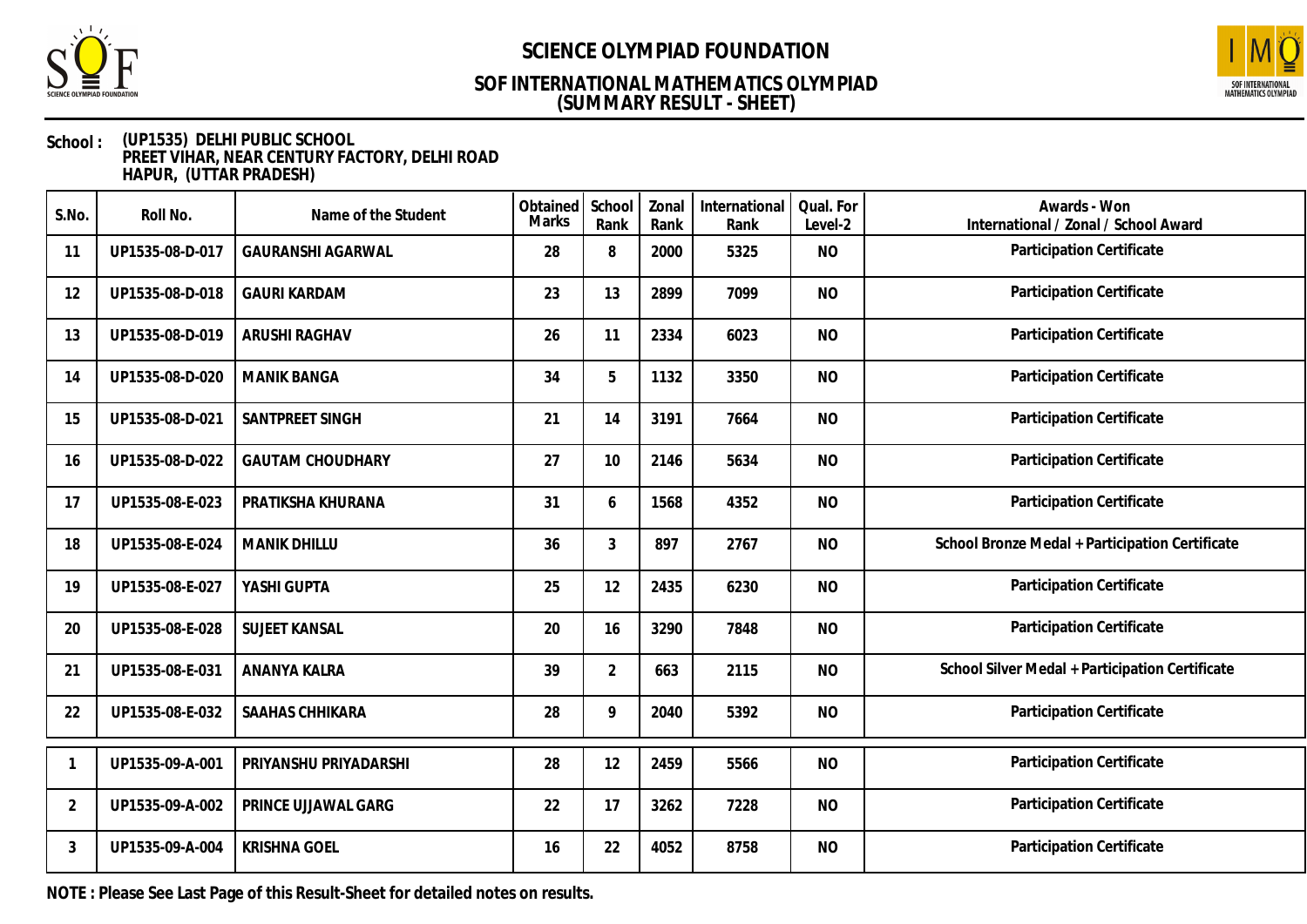



### **School : (UP1535) DELHI PUBLIC SCHOOL PREET VIHAR, NEAR CENTURY FACTORY, DELHI ROAD HAPUR, (UTTAR PRADESH)**

| S.No. | Roll No.        | Name of the Student   | Obtained<br>Marks | School<br>Rank | Zonal<br>Rank | International<br>Rank | Qual. For<br>Level-2 | Awards - Won<br>International / Zonal / School Award |
|-------|-----------------|-----------------------|-------------------|----------------|---------------|-----------------------|----------------------|------------------------------------------------------|
| 4     | UP1535-09-B-005 | AADITYA SAGAR         | 25                | 13             | 2860          | 6433                  | <b>NO</b>            | Participation Certificate                            |
| 5     | UP1535-09-B-006 | SANSKRITI GOEL        | 36                | $\overline{7}$ | 1232          | 2914                  | <b>NO</b>            | Participation Certificate                            |
| 6     | UP1535-09-B-011 | <b>GAURAV JHAKAR</b>  | 23                | 16             | 3121          | 6948                  | <b>NO</b>            | Participation Certificate                            |
| 7     | UP1535-09-B-015 | <b>NIKHIL BAISLA</b>  | 29                | 11             | 2214          | 5064                  | <b>NO</b>            | Participation Certificate                            |
| 8     | UP1535-09-B-018 | PARSHWA JAIN          | 19                | 21             | 3691          | 8051                  | <b>NO</b>            | Participation Certificate                            |
| 9     | UP1535-09-B-019 | PALASH GARG           | <b>ABSENT</b>     | N.A.           | N.A.          | N.A.                  | <b>NO</b>            | N.A.                                                 |
| 10    | UP1535-09-C-021 | KUSHAGRA VASHISTHA    | 29                | 10             | 2203          | 5043                  | <b>NO</b>            | Participation Certificate                            |
| 11    | UP1535-09-C-023 | <b>KRISHNA GARG</b>   | 38                | $\mathfrak{Z}$ | 978           | 2304                  | <b>NO</b>            | School Bronze Medal + Participation Certificate      |
| 12    | UP1535-09-C-025 | YASH KUMAR TYAGI      | 37                | 5              | 1114          | 2626                  | <b>NO</b>            | Participation Certificate                            |
| 13    | UP1535-09-C-026 | PARTH GOEL            | 40                | $\overline{2}$ | 774           | 1836                  | <b>NO</b>            | School Silver Medal + Participation Certificate      |
| 14    | UP1535-09-C-027 | <b>ANSHIKA TYAGI</b>  | 23                | 15             | 3094          | 6900                  | <b>NO</b>            | Participation Certificate                            |
| 15    | UP1535-09-D-028 | MANYA SHARMA          | 37                | 4              | 1093          | 2573                  | <b>NO</b>            | Participation Certificate                            |
| 16    | UP1535-09-D-030 | <b>SARANSH GUPTA</b>  | 33                | 9              | 1693          | 3887                  | <b>NO</b>            | Participation Certificate                            |
| 17    | UP1535-09-E-031 | <b>DHRUV TYAGI</b>    | <b>ABSENT</b>     | N.A.           | N.A.          | N.A.                  | <b>NO</b>            | N.A.                                                 |
| 18    | UP1535-09-E-032 | <b>ASHISH KAUSHIK</b> | 21                | 19             | 3511          | 7704                  | <b>NO</b>            | Participation Certificate                            |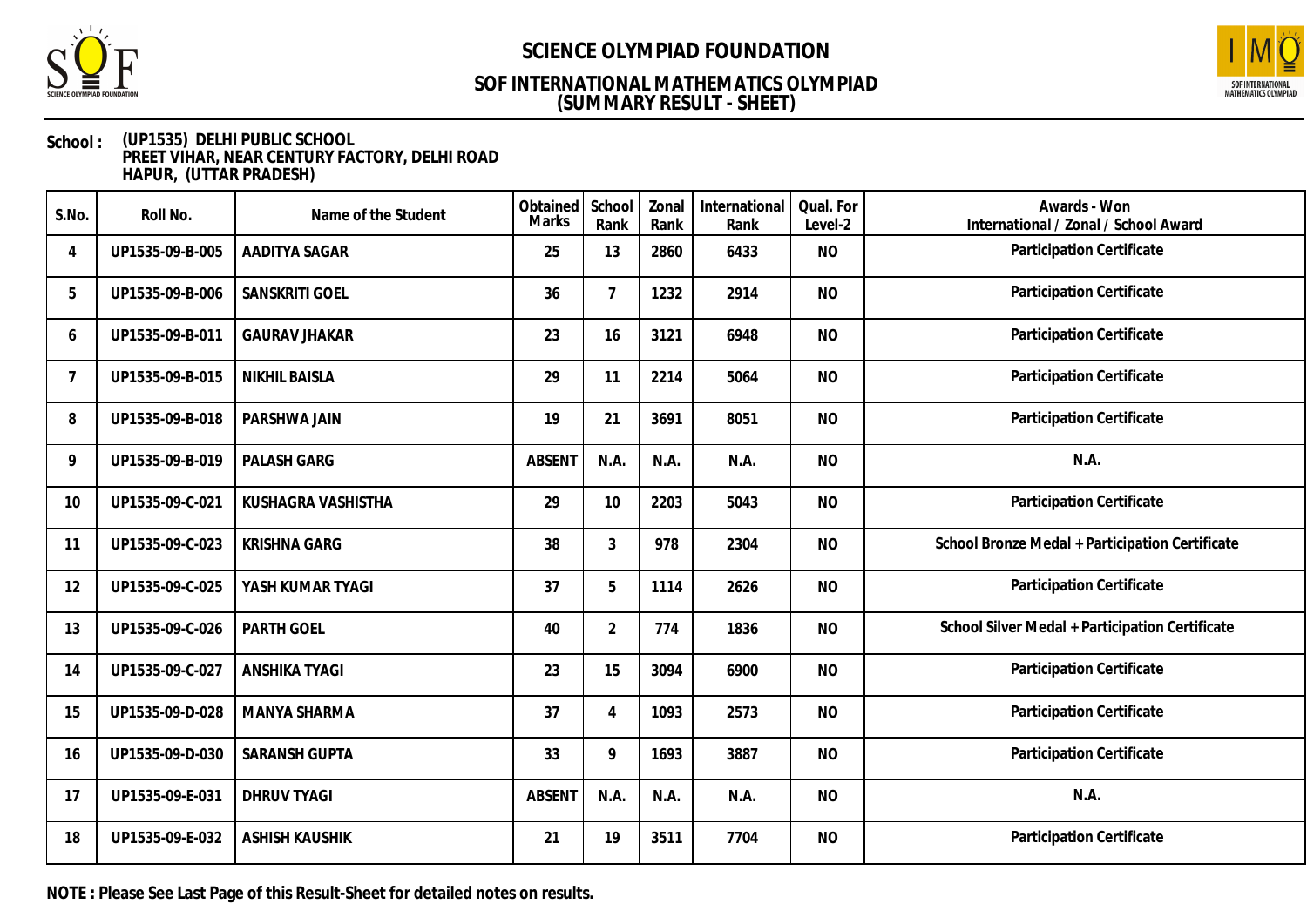



### **School : (UP1535) DELHI PUBLIC SCHOOL PREET VIHAR, NEAR CENTURY FACTORY, DELHI ROAD HAPUR, (UTTAR PRADESH)**

| S.No.          | Roll No.        | Name of the Student   | Obtained<br>Marks | School<br>Rank | Zonal<br>Rank | International<br>Rank | Qual. For<br>Level-2 | Awards - Won<br>International / Zonal / School Award |
|----------------|-----------------|-----------------------|-------------------|----------------|---------------|-----------------------|----------------------|------------------------------------------------------|
| 19             | UP1535-09-E-033 | PALAK SINGHAL         | 36                | 6              | 1226          | 2906                  | <b>NO</b>            | Participation Certificate                            |
| 20             | UP1535-09-E-034 | <b>MANYA GOEL</b>     | 42                | $\mathbf{1}$   | 592           | 1389                  | <b>YES</b>           | School Gold Medal + Participation Certificate        |
| 21             | UP1535-09-E-037 | UTKARSH DABBAS        | 22                | 18             | 3310          | 7307                  | <b>NO</b>            | Participation Certificate                            |
| 22             | UP1535-09-E-038 | <b>EISHAAN KHATRI</b> | 35                | 8              | 1365          | 3222                  | <b>NO</b>            | Participation Certificate                            |
| 23             | UP1535-09-E-039 | <b>MANSVI AGARWAL</b> | 20                | 20             | 3609          | 7894                  | <b>NO</b>            | Participation Certificate                            |
| 24             | UP1535-09-E-040 | <b>ARYAN TYAGI</b>    | 24                | 14             | 3002          | 6716                  | <b>NO</b>            | Participation Certificate                            |
|                | UP1535-10-A-002 | PRIYANSHU RAJ JINDAL  | 53                | $\mathbf{1}$   | 40            | 102                   | <b>YES</b>           | School Gold Medal + Participation Certificate        |
| $\overline{2}$ | UP1535-10-A-004 | <b>VANSHAJ GUPTA</b>  | <b>ABSENT</b>     | N.A.           | N.A.          | N.A.                  | <b>NO</b>            | N.A.                                                 |
| 3              | UP1535-10-A-005 | <b>MANYA GARG</b>     | 38                | 8              | 877           | 2274                  | <b>NO</b>            | Participation Certificate                            |
| 4              | UP1535-10-B-006 | <b>NAMAN SIROHI</b>   | 24                | 17             | 2589          | 6184                  | <b>NO</b>            | Participation Certificate                            |
| 5              | UP1535-10-B-007 | ARYAN                 | 17                | 18             | 3379          | 7793                  | <b>NO</b>            | Participation Certificate                            |
| 6              | UP1535-10-C-008 | <b>TUSHAR GUPTA</b>   | 53                | $\overline{2}$ | 44            | 107                   | <b>YES</b>           | School Silver Medal + Participation Certificate      |
| 7              | UP1535-10-C-009 | <b>ARYAN GARG</b>     | 41                | 6              | 593           | 1511                  | <b>NO</b>            | Participation Certificate                            |
| 8              | UP1535-10-C-010 | ANIRUDH LOHAN         | 25                | 15             | 2430          | 5862                  | <b>NO</b>            | Participation Certificate                            |
| 9              | UP1535-10-D-011 | YASH GUPTA            | 45                | 5              | 349           | 866                   | <b>NO</b>            | Participation Certificate                            |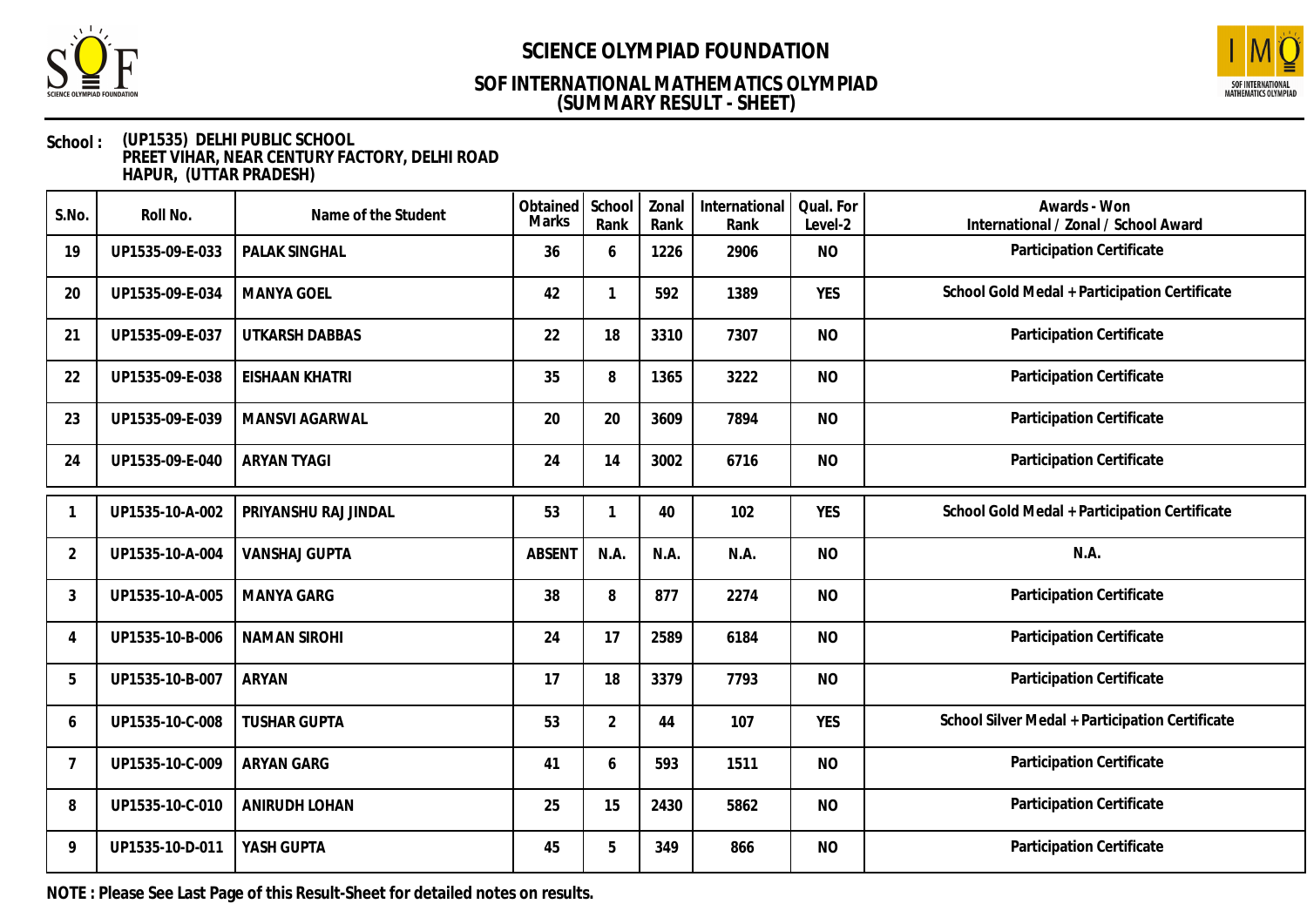



### **School : (UP1535) DELHI PUBLIC SCHOOL PREET VIHAR, NEAR CENTURY FACTORY, DELHI ROAD HAPUR, (UTTAR PRADESH)**

| S.No.          | Roll No.        | Name of the Student     | Obtained<br>Marks | School<br>Rank | Zonal<br>Rank | International<br>Rank | Qual. For<br>Level-2 | Awards - Won<br>International / Zonal / School Award |
|----------------|-----------------|-------------------------|-------------------|----------------|---------------|-----------------------|----------------------|------------------------------------------------------|
| 10             | UP1535-10-D-012 | <b>SNEHA</b>            | 32                | 12             | 1540          | 3876                  | <b>NO</b>            | Participation Certificate                            |
| 11             | UP1535-10-D-013 | <b>ANUSHREE GUPTA</b>   | 35                | 11             | 1152          | 2967                  | <b>NO</b>            | Participation Certificate                            |
| 12             | UP1535-10-D-014 | CHESHTHA NIRWAN         | 31                | 13             | 1652          | 4151                  | <b>NO</b>            | Participation Certificate                            |
| 13             | UP1535-10-D-016 | <b>VEDANSH CHUGH</b>    | 37                | 9              | 903           | 2367                  | <b>NO</b>            | Participation Certificate                            |
| 14             | UP1535-10-D-018 | ANSHIKA SINGHAL         | 28                | 14             | 2007          | 4957                  | <b>NO</b>            | Participation Certificate                            |
| 15             | UP1535-10-D-019 | SHOBHA GARG             | 38                | $\overline{7}$ | 851           | 2190                  | <b>NO</b>            | Participation Certificate                            |
| 16             | UP1535-10-E-020 | <b>ANSH SHARMA</b>      | 12                | 19             | 3702          | 8471                  | <b>NO</b>            | Participation Certificate                            |
| 17             | UP1535-10-E-021 | <b>NAMAN BATRA</b>      | 24                | 16             | 2482          | 5991                  | <b>NO</b>            | Participation Certificate                            |
| 18             | UP1535-10-E-022 | <b>AVANTIKA NIKHREY</b> | 36                | 10             | 1080          | 2776                  | <b>NO</b>            | Participation Certificate                            |
| 19             | UP1535-10-E-023 | <b>KLI AGARWAL</b>      | 50                | 3              | 127           | 292                   | <b>YES</b>           | School Bronze Medal + Participation Certificate      |
| 20             | UP1535-10-E-026 | VANSHIKA AGARWAL        | 50                | 3              | 127           | 292                   | <b>YES</b>           | School Bronze Medal + Participation Certificate      |
| 21             | UP1535-10-E-027 | <b>DEVANSH GARG</b>     | 48                | 4              | 186           | 465                   | <b>NO</b>            | Participation Certificate                            |
|                | UP1535-11-A-001 | ADARSH KUMAR            | 13                | 5              | 1811          | 5261                  | <b>NO</b>            | Participation Certificate                            |
| $\overline{2}$ | UP1535-11-A-002 | RASHI SHARMA            | <b>ABSENT</b>     | N.A.           | N.A.          | N.A.                  | <b>NO</b>            | N.A.                                                 |
| 3              | UP1535-11-A-003 | SATYAM SINGHAL          | 34                | $\overline{2}$ | 315           | 1422                  | <b>NO</b>            | Participation Certificate                            |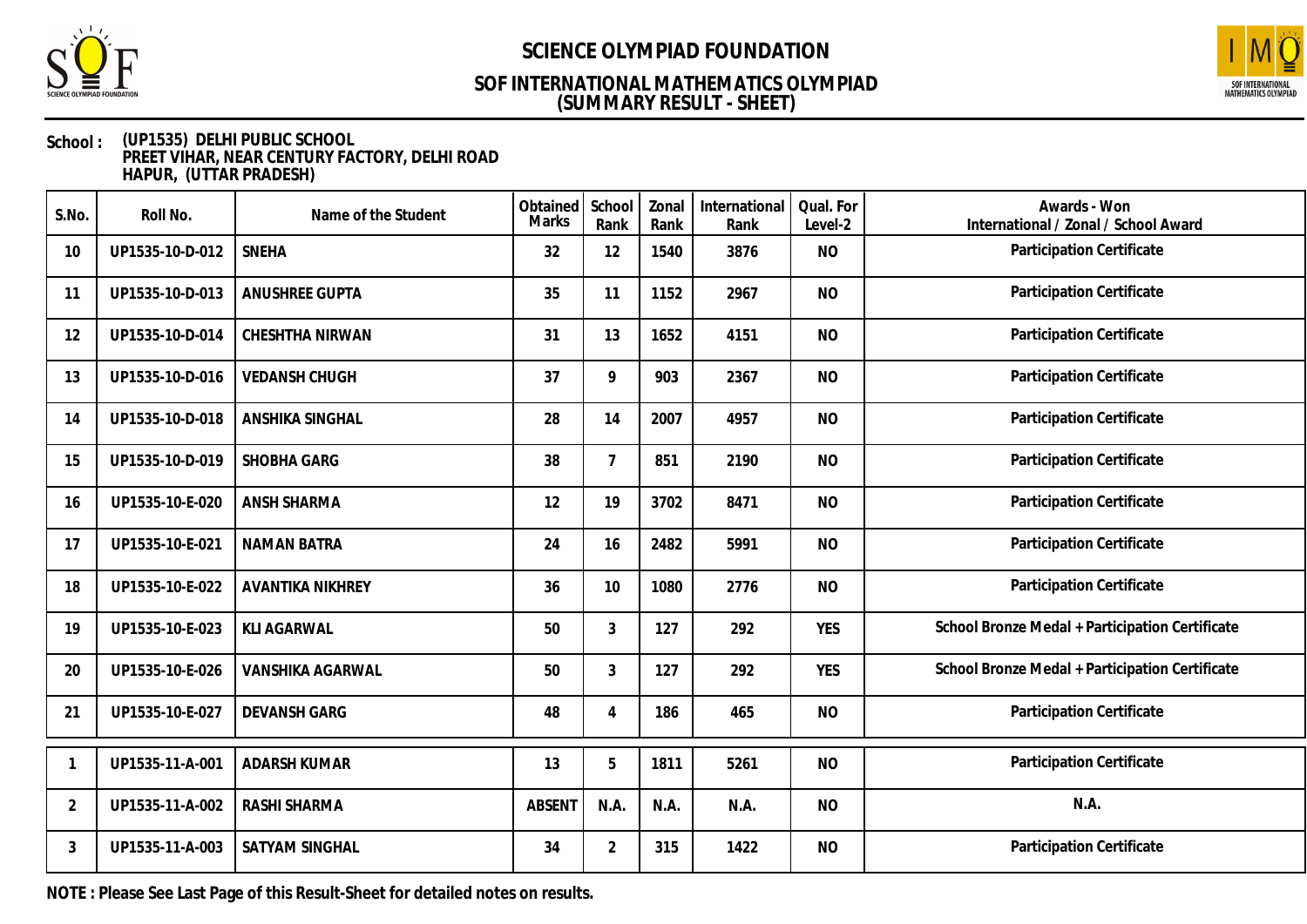



### **School : (UP1535) DELHI PUBLIC SCHOOL PREET VIHAR, NEAR CENTURY FACTORY, DELHI ROAD HAPUR, (UTTAR PRADESH)**

| S.No.          | Roll No.        | Name of the Student  | Obtained<br>Marks | School<br>Rank | Zonal<br>Rank | International<br>Rank | Qual. For<br>Level-2 | Awards - Won<br>International / Zonal / School Award |
|----------------|-----------------|----------------------|-------------------|----------------|---------------|-----------------------|----------------------|------------------------------------------------------|
| 4              | UP1535-11-B-004 | PRIYANSHI TYAGI      | <b>ABSENT</b>     | N.A.           | N.A.          | N.A.                  | <b>NO</b>            | N.A.                                                 |
| 5              | UP1535-11-C-009 | <b>VISHAL GARG</b>   | 40                | $\overline{1}$ | 102           | 633                   | <b>YES</b>           | School Gold Medal + Participation Certificate        |
| 6              | UP1535-11-D-013 | SPARSH NARANG        | 16                | $\overline{4}$ | 1630          | 4837                  | <b>NO</b>            | Participation Certificate                            |
| 7              | UP1535-11-D-014 | DEEPANSHU TYAGI      | 12                | 6              | 1844          | 5353                  | <b>NO</b>            | Participation Certificate                            |
| 8              | UP1535-11-D-015 | SANCHIT AGARWAL      | 21                | $\mathfrak{Z}$ | 1227          | 3898                  | <b>NO</b>            | Participation Certificate                            |
|                | UP1535-12-A-001 | <b>ASHWANI GARG</b>  | <b>ABSENT</b>     | N.A.           | N.A.          | N.A.                  | <b>NO</b>            | N.A.                                                 |
| $\overline{2}$ | UP1535-12-A-002 | <b>AGAM</b>          | 33                | $\mathbf{1}$   | 111           | 845                   | <b>NO</b>            | Participation Certificate                            |
| 3              | UP1535-12-A-003 | DEEPANSHU CHANDOK    | 18                | $\mathfrak{Z}$ | 789           | 3217                  | <b>NO</b>            | Participation Certificate                            |
| 4              | UP1535-12-A-005 | SAMARTH AGARWAL      | ABSENT            | N.A.           | N.A.          | N.A.                  | <b>NO</b>            | N.A.                                                 |
| 5              | UP1535-12-A-007 | RAJAT LOHAN          | <b>ABSENT</b>     | N.A.           | N.A.          | N.A.                  | <b>NO</b>            | N.A.                                                 |
| 6              | UP1535-12-A-008 | PRATEEK GARG         | 22                | $\overline{2}$ | 562           | 2533                  | <b>NO</b>            | Participation Certificate                            |
| 7              | UP1535-12-A-009 | <b>MANISH</b>        | 16                | $\overline{4}$ | 901           | 3491                  | <b>NO</b>            | Participation Certificate                            |
| 8              | UP1535-12-A-011 | RIPUNJAY             | ABSENT            | N.A.           | N.A.          | N.A.                  | <b>NO</b>            | N.A.                                                 |
| 9              | UP1535-12-A-012 | SATYAM               | ABSENT            | N.A.           | N.A.          | N.A.                  | <b>NO</b>            | N.A.                                                 |
| 10             | UP1535-12-A-013 | <b>ASHUTOSH RANA</b> | ABSENT            | N.A.           | N.A.          | N.A.                  | <b>NO</b>            | N.A.                                                 |